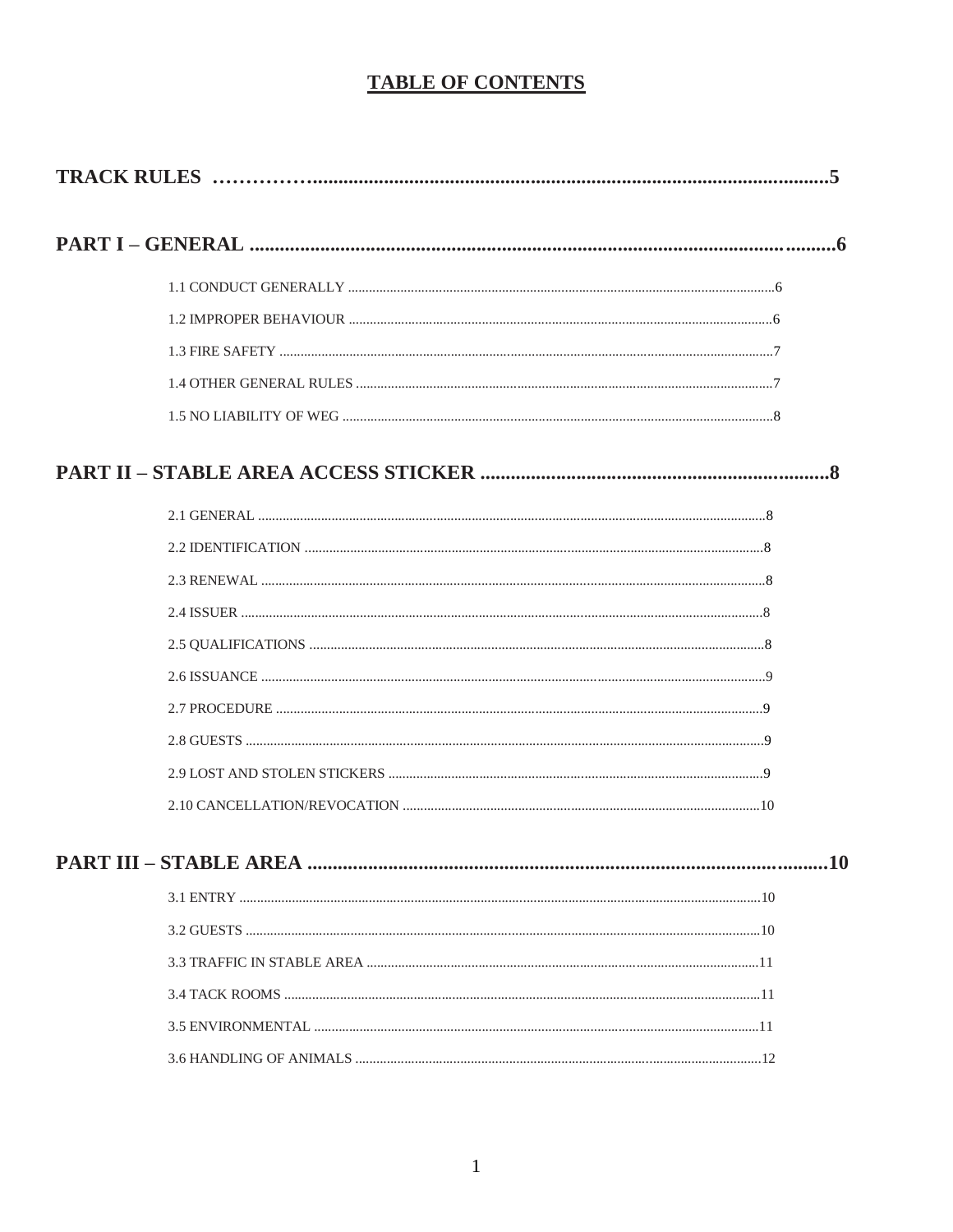| PART V – DORMITORIES ………………………………………………………………………………………17 |  |
|----------------------------------------------------------|--|
|                                                          |  |
|                                                          |  |
|                                                          |  |
|                                                          |  |
|                                                          |  |
|                                                          |  |
|                                                          |  |
|                                                          |  |
|                                                          |  |
|                                                          |  |
|                                                          |  |
|                                                          |  |
|                                                          |  |
|                                                          |  |
|                                                          |  |
|                                                          |  |
|                                                          |  |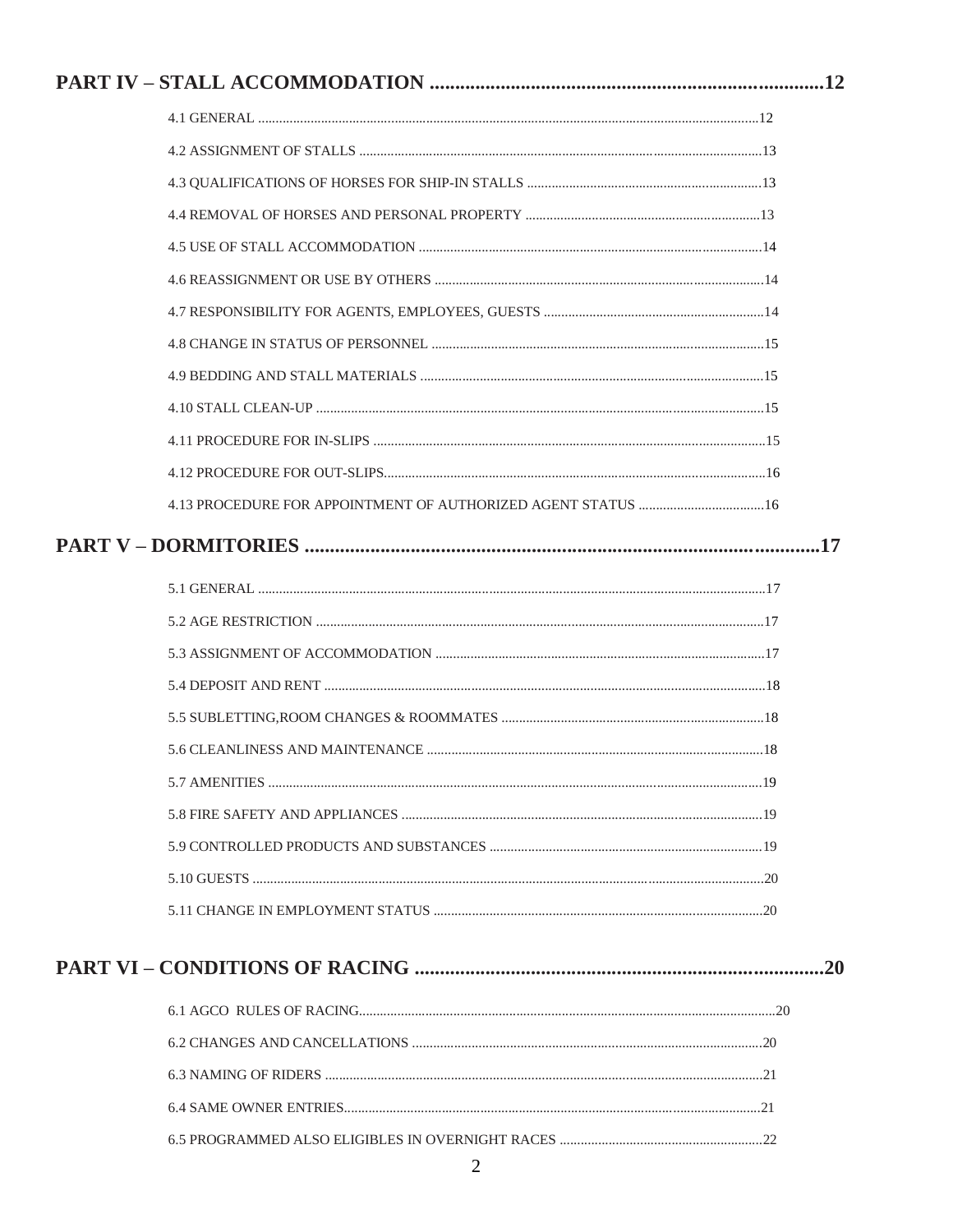# PART VI - CONDITIONS OF RACING cont'd

| 6.17 NUMBER OF STARTERS FOR OVERNIGHT RACES ON THE TURF COURSE  26 |  |
|--------------------------------------------------------------------|--|
|                                                                    |  |
|                                                                    |  |
|                                                                    |  |
|                                                                    |  |
|                                                                    |  |
|                                                                    |  |
|                                                                    |  |
|                                                                    |  |
|                                                                    |  |
| .29                                                                |  |
|                                                                    |  |
|                                                                    |  |
|                                                                    |  |
|                                                                    |  |
|                                                                    |  |
|                                                                    |  |
|                                                                    |  |
|                                                                    |  |
|                                                                    |  |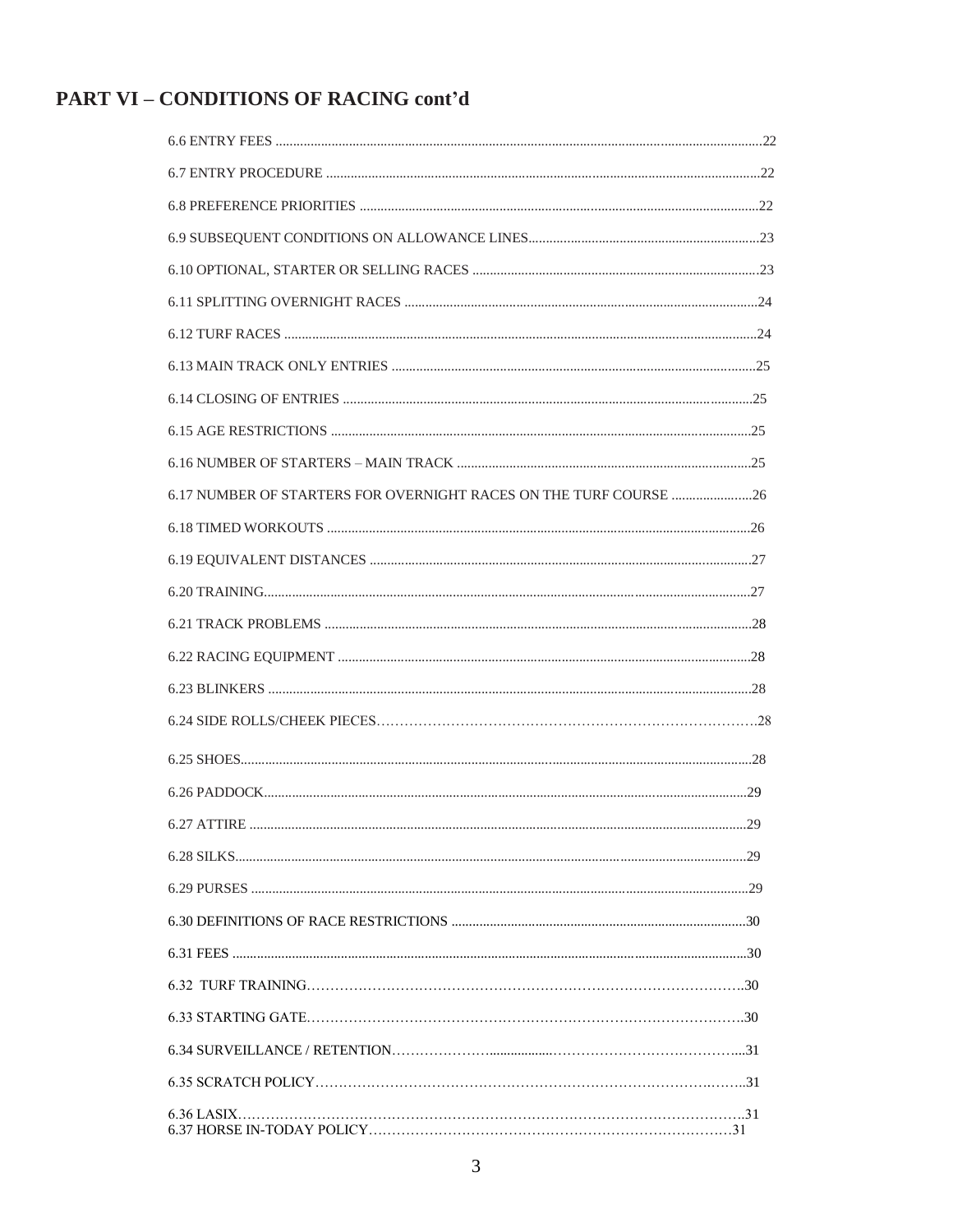| PART I - POLICIES RESPECTING INSURANCE, LIABILITY AND HEALTH 37 |     |
|-----------------------------------------------------------------|-----|
|                                                                 |     |
|                                                                 |     |
|                                                                 |     |
|                                                                 |     |
|                                                                 |     |
|                                                                 |     |
|                                                                 |     |
|                                                                 | -39 |
| FORM A – APPLICATION FOR ACCESS RIGHTS                          |     |
| FORM B – APPLICATION FOR STABLING ACCOMMODATION                 |     |
| FORM C – APPOINTMENT OF AUTHORIZED AGENT STATUS                 |     |
| FORM D – DORMITORY APPLICATION                                  |     |
| <b>FORM E - ENTRY FORM</b>                                      |     |
|                                                                 |     |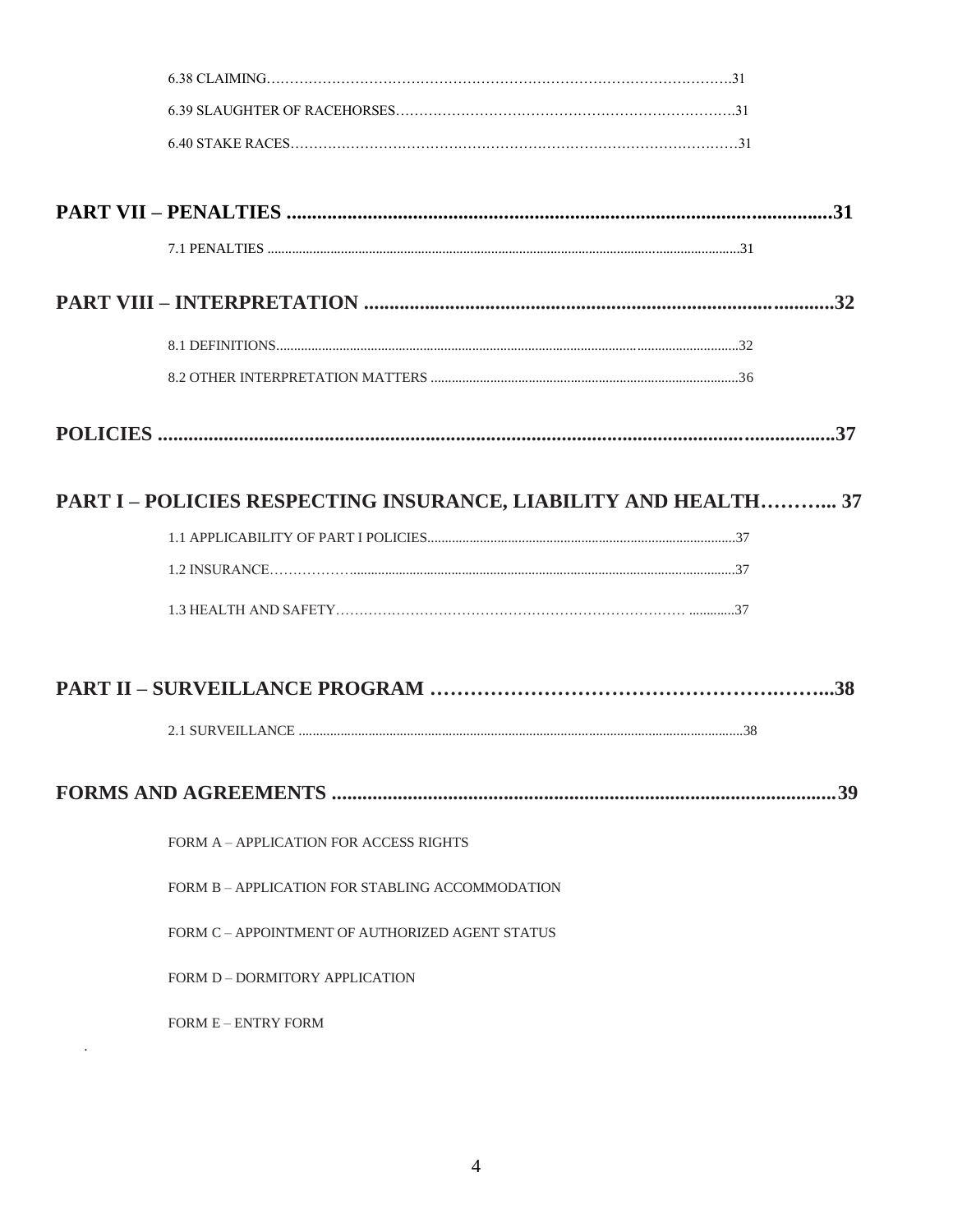# **Consolidated Thoroughbred Track Rules**

Application of Rules. These Track Rules apply at all times to all of the Premises, including the Backstretch Area, and to all individuals using these areas, without limitation, either as Applicants, Residents, party(s) to a contract with WEG, or in any other capacity whatsoever. WEG reserves the right to alter or amend any and all of these Track Rules, at any time and from time to time, after notice to and consultation with a senior executive officer of the Horsemen's Benevolent and Protective Association, and approval of the AGCO.

Capitalized Terminology. All capitalized terms used within the body of these Track Rules are references to defined terms. Such terms shall be interpreted and understood in accordance with the definitions set out within the "Definitions" section of these Track Rules.

Breach of the Rules.

- (A) A BREACH OF ANY OF THE TRACK RULES OR POLICIES OF WEG MAY RESULT IN LOSS OF PRIVILEGES, LOSS OF ANY OR ALL FEES (OTHER THAN ENTRY FEES) AND/OR EVICTION FROM THE PREMISES.
- (B) ANY PERSON HAVING KNOWLEDGE THAT A BREACH OF ANY OF THE TRACK RULES OR POLICIES OF WEG HAS BEEN COMMITTED MUST IMMEDIATELY REPORT SUCH BREACH TO A SECURITY OFFICER, STABLE AREA SUPERINTENDENT, TRACK SUPERINTENDENT OR ANY OTHER EMPLOYEE OF WEG.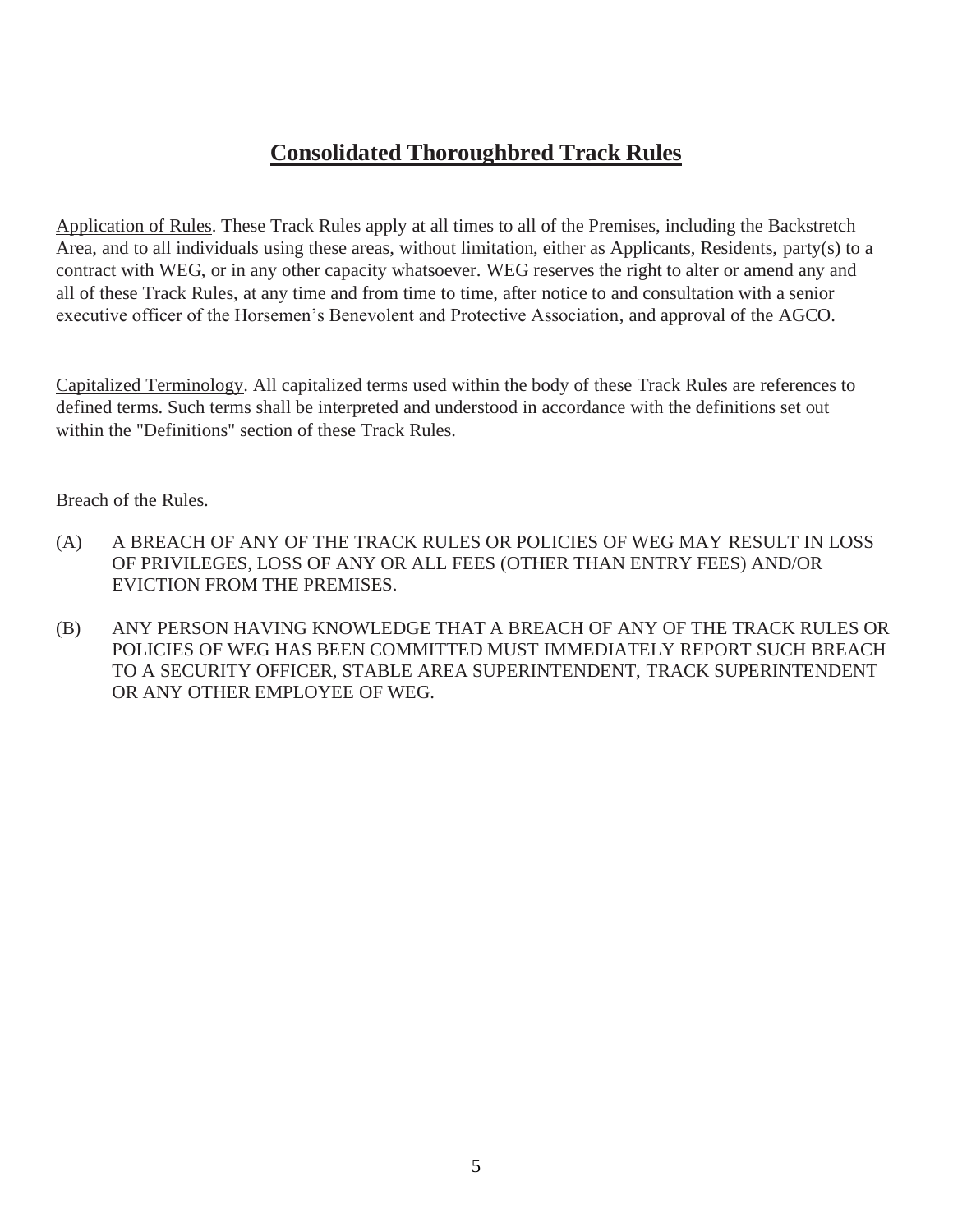# **TRACK RULES**

# **PART I – GENERAL**

# **1.1 Conduct Generally**

- (a) **Code of Conduct**: It is a privilege, not a right, to use the Premises and Race at the Racetracks. Every person attending at or utilizing the Premises in any manner or for any reason whatsoever must act at all times in a manner that is consistent with the highest standards of integrity of the industry. Any conduct determined by WEG, in its sole and absolute discretion, to be injurious to the sport of horse racing or not to be in the best interests of the sport of horse racing, may result in the imposition of a penalty in accordance with Section 7.1 of these Track Rules.
- (b) WEG considers the slaughter of racehorses to be an atrocity which is injurious to the industry and must be prevented. Those who knowingly engage in this practice will therefore be subject to sanctions in accordance with this Code of Conduct. In the event WEG receives credible and verifiable information regarding an owner or trainer who knowingly, or without conducting proper due diligence, buys or sells a horse for slaughter, directly or indirectly, such individual(s) may be subject to penalties including, without limitation, loss of privileges and/or eviction from the Premises.
- (c) **WEG RESERVES THE RIGHT UNDER THE TRESPASS TO PROPERTY ACT (ONTARIO) AT ANY TIME TO DENY ADMISSION TO ANY PART OR PARTS OF THE PREMISES TO AN APPLICANT OR ANY OF HIS AGENTS, SERVANTS, EMPLOYEES, INVITEES OR ANY PERSONS UNDER HIS CONTROL, IN THE SOLE AND ABSOLUTE DISCRETION OF WEG, WITHOUT ANY REASON OR CAUSE EXISTING OR BEING STATED OR GIVEN.** Nothing in the Track Rules shall in anyway limit any other rights which WEG may have, whether at common law or in statute, including under the Occupiers' Liability Act (Ontario) or the Trespass to Property Act (Ontario).
- (d) WEG reserves the right to reject any stabling or dormitory application, without any reason or cause existing or being stated or given.
- (e) All persons using the Premises will abide by the lawful direction of all Security Officers for the purpose of protecting any and all patrons on the Premises.
- (f) The Applicant shall at all times abide by and comply with all applicable federal, provincial and local laws, regulations, by-laws, codes and other regulatory requirements in force from time to time, including laws and regulations relating to health and safety and the environment.

# **1.2 Improper Behaviour**

(a) The provisions of *The Liquor Control Act* (Ontario) and *The Liquor License Act* (Ontario) will be strictly enforced at all times. Any person found to be intoxicated on the Premises will be evicted from the Premises and/or turned over to the local police.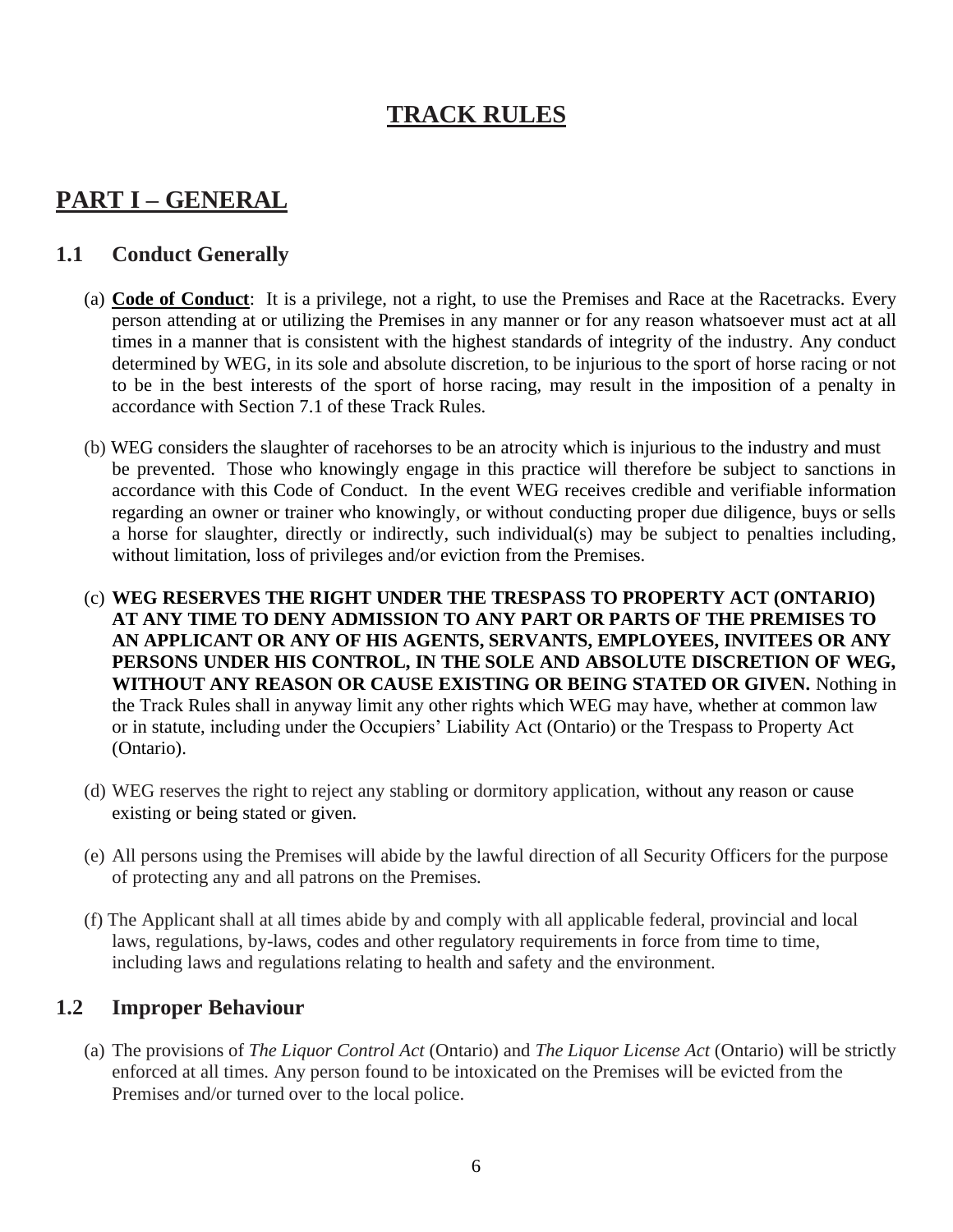- (b) No person on the Premises shall have in his or her possession or under his or her control, any narcotics, hallucinogenic drug or derivative thereof, or any restricted or controlled drug under the *Food and Drugs Act* (Canada), unless such narcotic or other drug has been specifically prescribed by a medical practitioner. Violations of this Track Rule will result in the person being evicted from the Premises and/or turned over to local police.
- (c) No person shall use profane or indecent language or exhibit improper conduct toward any employee of WEG or any other person in authority while acting in the performance of his/her duties on the Premises.

# **1.3 Fire Safety**

- (a) Trainers are responsible to ensure the Fire Prevention Procedures are followed and that their employees, contractors and agents are familiar with the barn fire safety equipment and rules.
- (b) All persons shall familiarize themselves with the location of fire alarms, fire prevention signs and all firefighting equipment and shall obey WEG requirements as set down in the Fire Prevention Procedures.
- (c) All persons shall familiarize themselves with all the Fire Prevention Procedures in case of fire, including the Fire Safety Plan evacuation procedures for the Backstretch Area.
- (d) No person shall move, interfere with, damage or hinder the use of smoke detectors, heat detectors, carbon monoxide detectors, sprinkler systems and fire hose cabinets and equipment, fire extinguishers or fire prevention signs.

#### **Smoking**

(e) Smoking is prohibited anywhere within the barn area. Smoking is only permitted on the edge of the roadway and in any designated smoking areas. For the purpose of this rule, the paddock will include the cafeteria, jockeys' room and colours room. Smoking is also prohibited anywhere on the racetrack surfaces at any time or at anytime while mounted on a horse. Any person violating smoking policies will be subject to the following:

- i) First Offence: \$50 fine
- ii) Second offence within 1 year: \$300 fine or a 5 day suspension
- iii) Third offence within 1 year: minimum fine of \$500 and a 7 day suspension
- iv) Fourth offence within 1 year: Suspended indefinitely

Violators may be subject to additional fines and penalties under applicable Provincial and Municipal laws, regulations or by-laws.

(f) Smoking is prohibited in Dormitory common areas (e.g. laundry room, lounge) and identified non-smoking dormitory accommodations require that residents may not have lit smoking products (cigarettes, cigars, pipes, etc.) in these locations. Evidence of smoking activities (e.g. ash trays, butts and odours) in a non-smoking room or location will be considered an offence. Residents shall receive written warnings for the first two offences. Residents may be subject to eviction upon notification of the third smoking offence.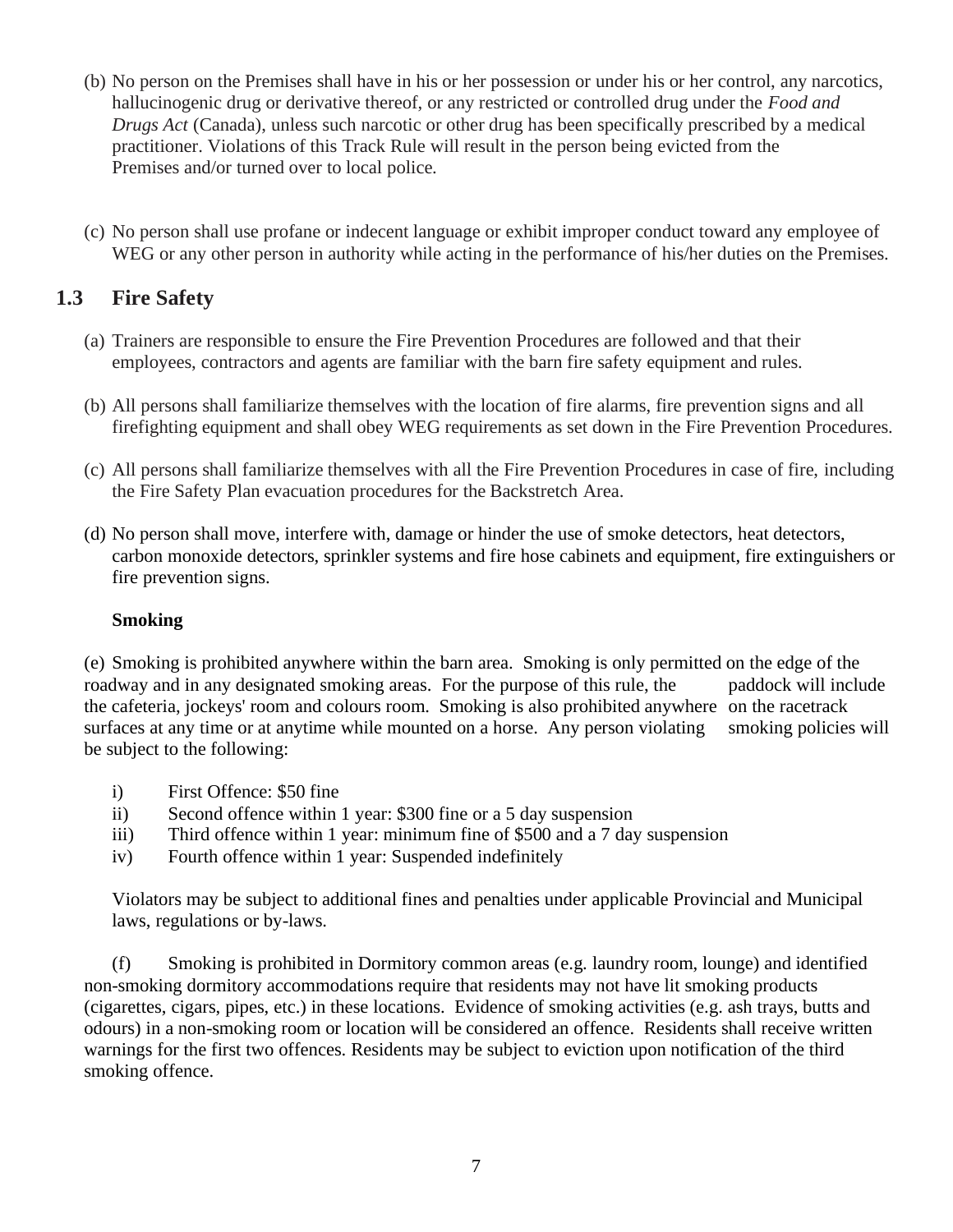#### **Fire Prevention, Fire Fighting Equipment, Fire Routes**

(g) No person shall move, interfere with, damage or hinder the use of smoke detectors, heat detectors, carbon monoxide detectors, sprinkler systems, fire hose cabinets and/or equipment, fire extinguishers or fire prevention signs.

(h) Obstructing or blocking of fire hydrants and fire equipment is prohibited.

(i) Parking in or in any way obstructing designated Fire Routes is prohibited and vehicles will be tagged or towed away at owner's expense.

#### **Extension Cords, Circulation Fans, Appliances**

- (j) All extension cords used on the Premises must be C.S.A. approved for outdoor usage and must not be used as permanent wiring.
- (k) All extension cords must be unplugged after use and at the end of the day.
- (l) All circulation fans for use in the barns and stalls must be C.S.A. approved for hazardous atmosphere with the fan motors totally sealed at the back and the fans must have a stand to ensure they are elevated off the ground.
- (m) No electrical wiring, heating or any electrical apparatus shall be installed in or near any Stall Accommodation. No person may remove or install any electrical equipment, including lights, without prior permission being received from the Stall Office. Heat lamps are not permitted in Stall Accommodations. Electrical appliances and heaters are not permitted in tack rooms.

#### **Stable Area**

- (n) All horses must wear halters while in a stall overnight.
- (o) Hay, straw and/or shavings are not to be stored in any area in the Stable Area other than the areas designated by WEG for storage of these materials. Barn entrances and exits must not be blocked at any time. Straw and other flammable material shall not be spread or left in any shedrow so as to create an additional fire hazard. Electrical and mechanical rooms are not to be used for storage of feed or other materials.

# **1.4 Other General Rules**

- (a) Pets. Except for cats, no pets are allowed on the premises without prior approval from WEG.
- (b) Inspection. WEG reserves the right to inspect, at any time, all dormitory rooms, stalls, and/or tack rooms.
- (c) Parking. Owners of vehicles parked in unauthorized areas or otherwise improperly parked are subject to a fine and/or they be evicted from the Premises.
- (d) Fees. WEG may, at any time and from time to time, charge, or authorize to be charged, such fees as WEG deems necessary or appropriate for the use or provision of any services or facilities made available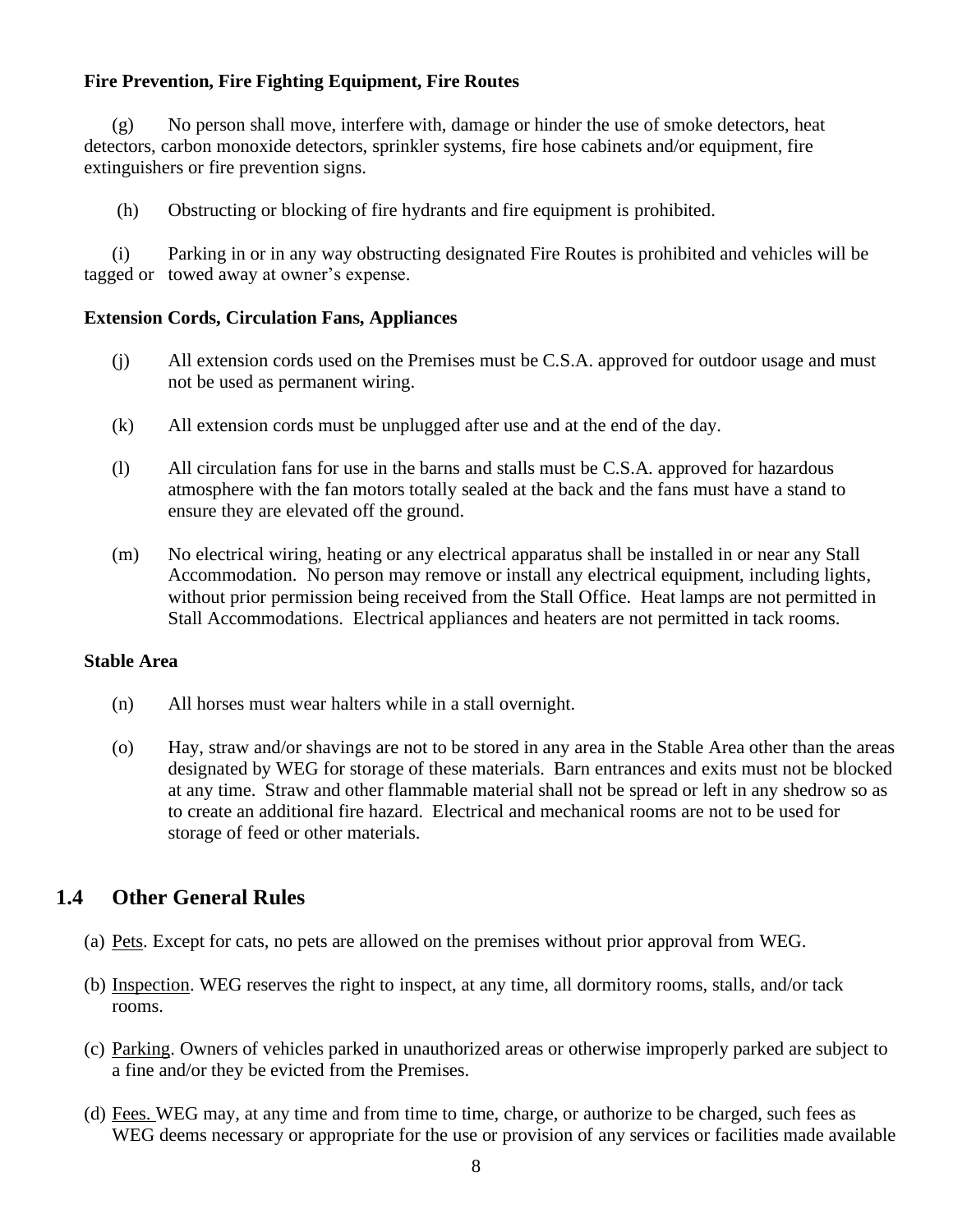to an Applicant.

(e) Injuries. In the event any person on the Premises is involved in an incident on or off the racetrack that requires medical attention, including without limitation jockeys, prior to returning to work such person must provide medical clearance from a medical professional or an on-track emergency medical technician (EMT) stating that he/she can resume his/her duties. Any such injured person must also receive clearance from the EMT before leaving the Premises following the incident.

# **1.5 No Liability of WEG**

- (a) Faulty Starting Gate. WEG will not be liable to any Applicant for the failure of any starting mechanism to fairly start a Race.
- (b) Implementation of Track Rules. Any action taken by WEG to implement or enforce these Track Rules, or in furtherance thereof, shall be without any liability to any person.

# **PART II – STABLE AREA ACCESS STICKER**

#### **2.1 General**

Every Applicant shall have in their possession at all times while on the Premises a valid AGCO Licence for the current year with a valid Stable Area Access Sticker for the current year affixed on the back of it.

#### **2.2 Identification**

Every person who desires to be admitted to the Stable Area is required to have in their possession at all times a valid Stable Area Access Sticker. A failure of any person to produce their Stable Area Access Sticker may, in the sole and absolute discretion of WEG, result in the person being evicted from the Premises and/or the loss of their racing privileges.

#### **2.3 Renewal**

The Stable Area Access Sticker must be renewed annually on or before March 1st in each year. Owners and trainers must be renewed by March 31<sup>st</sup> in each year.

#### **2.4 Issuer**

Stable Area Access Stickers will be issued by WEG's security department, at no cost to the person requesting the Stable Area Access Sticker.

#### **2.5 Qualifications**

In order to obtain a Stable Area Access Sticker, an individual must hold a valid and current AGCO Licence.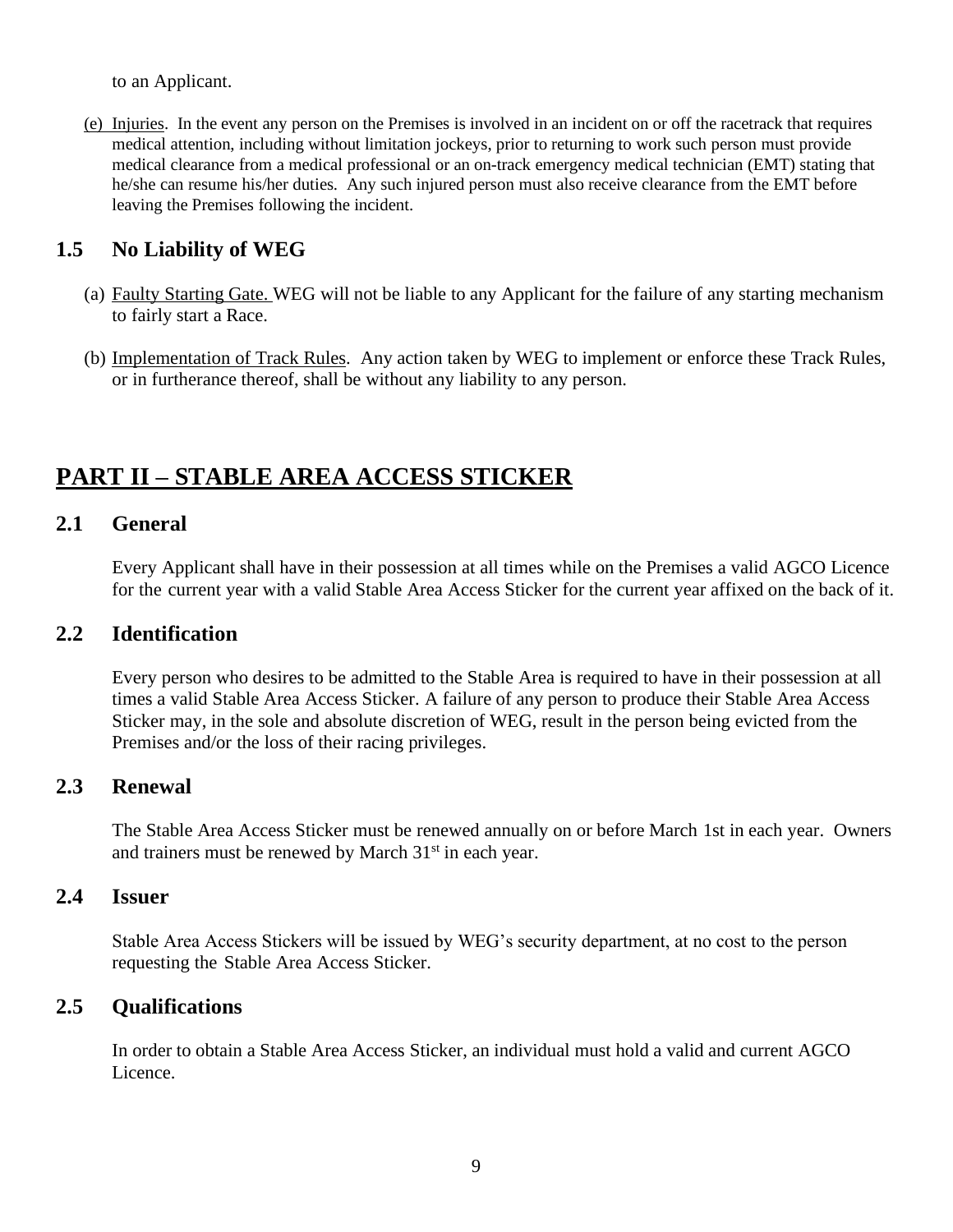# **2.6 Issuance**

To obtain a Stable Area Access Sticker, the Applicant must attend at WEG's Security Department Office and present the following items:

- (i) current licence issued by the AGCO: and
- (ii) if a groom, hotwalker or stable hand, evidence of employment in the horse racing industry satisfactory to WEG

#### **2.7 Procedure**

Personnel at WEG security office will:

- (i) review the AGCO licence and evidence of employment (if applicable); and
- (ii) require the individual to execute a Waiver of Liability in the form set out at Form A; and thereafter, in their sole and absolute discretion, issue the relevant Stable Area Access Sticker.

#### **2.8 Guests**

- (a) To gain access to the Stable Area, all guests must sign-in with WEG's security department.
- (b) To be able to sign-in, each guest must be accompanied by a holder of a valid and up-to-date Stable Area Access Sticker, and such Stable Area Access Sticker holder will sign as Sponsor for the guest.
- (c) Prior to gaining access to the Backstretch Area, all guests not in possession of a valid and up-to-date Stable Area Access Sticker must be issued a "guest pass". All guests must be in possession of their "guest pass" at all times while in the Backstretch Area and must wear their "guest pass" in a conspicuous manner.
- (d) A "guest pass" entitles the relevant guest to access in the Backstretch Area only. Guests are not entitled to proceed to the grandstand directly from the Backstretch Area, but must leave the Backstretch Area via the gate through which they entered and proceed in the regular manner of all patrons going to the parking areas and grandstand.

#### **2.9 Lost and Stolen Stickers**

If at any time the Stable Area Access Sticker holder misplaces or loses his/her Stable Area Access Sticker or the AGCO Licence with the Stable Area Access Sticker affixed on the back of it, or the Stable Area Access Sticker or the AGCO Licence with the Stable Area Access Sticker affixed on the back of it is stolen, the Stable Area Access Sticker holder will be entitled to apply for a new Stable Area Access Sticker in accordance with the above procedures, provided that WEG reserves the right to charge the Stable Area Access Sticker holder for the replacement of the lost or stolen Stable Area Access Sticker.

#### **2.10 Cancellation/Revocation**

WEG reserves the right to revoke a Stable Area Access Sticker holder's Stable Area Access Sticker at any time, or from time to time, in the sole and absolute discretion of WEG and without notice or reason OR upon any person ceasing to be a servant, agent, employee or invitee of an accredited individual or under his charge or control, the Stable Area Access Sticker of such person will be forthwith delivered to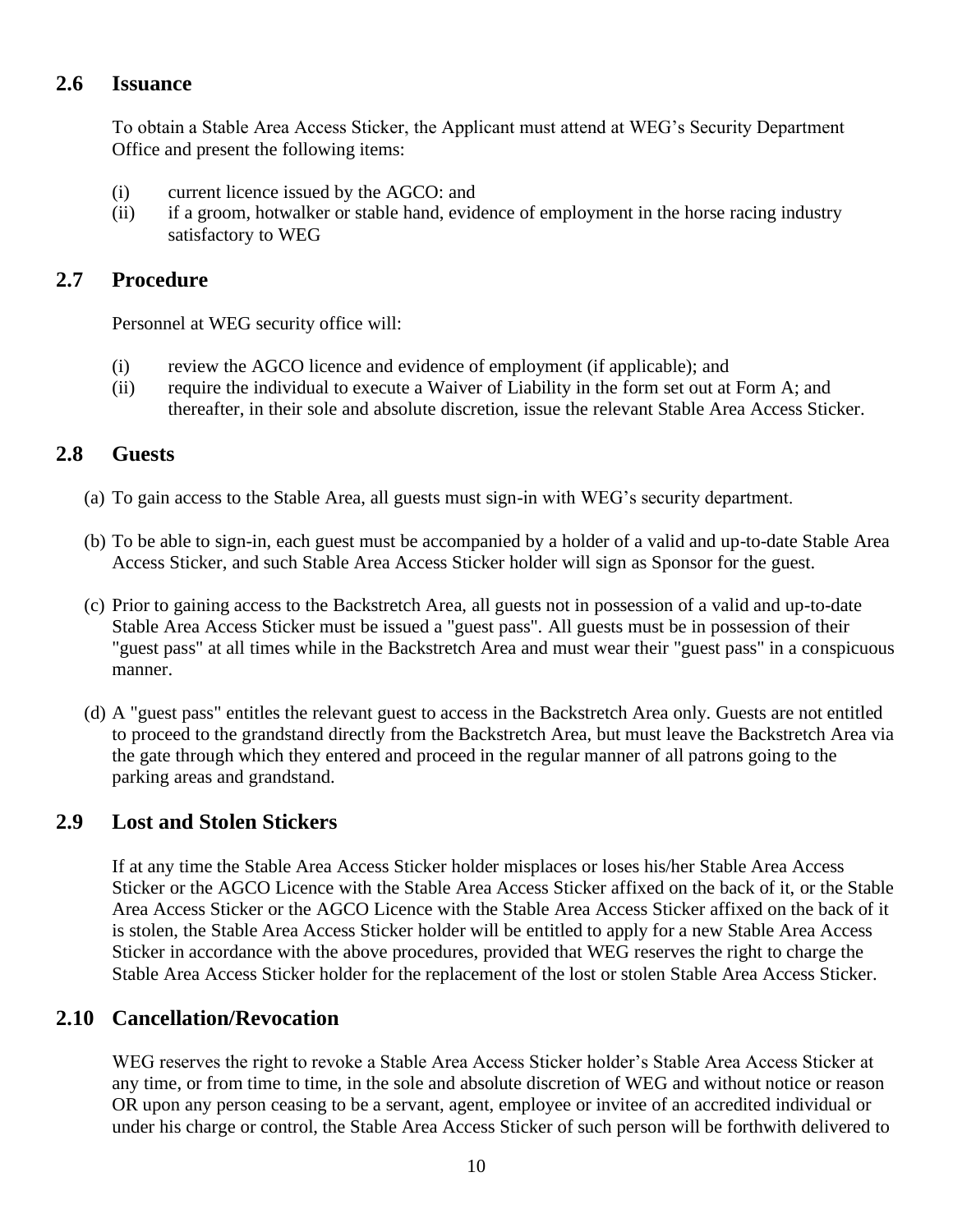WEG for cancellation.

# **PART III – STABLE AREA**

# **3.1 Entry**

- (a) All traffic entering or departing from the Stable Area shall enter the stable gates designated by WEG for that purpose and shall stop before entering for identification purposes.
- (b) Persons wishing to enter the Stable Area shall produce a valid Stable Area Access Sticker or other credentials satisfactory to the Security Officer.
- (c) Persons wishing to drive a motor vehicle in the Stable Area shall be responsible to ensure that any passenger(s) in such vehicle is/are likewise properly authorized to enter.
- (d) Drivers of motor vehicles entering the Stable Area shall have in their possession a valid motor vehicle driver's licence and shall produce it upon request by a Security Officer.

#### **3.2 Guests**

- (a) All guests of persons properly authorized to be in the Stable Area (including guests of Owners, Applicants, Authorized Racing Officials, AGCO Members, veterinarians licenced by the AGCO, jockeys with proper documentary credentials and grooms) must be in possession of a valid Stable Area Access Sticker guest pass or other credentials satisfactory to the Security Officer to be permitted access to the Stable Area.
- (b) Notwithstanding the foregoing Rule, any guest may be refused entry to the Stable Area if such guest is deemed unacceptable, for any reason whatsoever, by any Security Officer, in their sole and absolute discretion.
- (c) Guests will be permitted entrance to the Stable Area only through gates designated by WEG for that purpose and shall be recorded in the Security Register by the appropriate Security Officer.
- (d) All guests not in possession of a valid Stable Area Access Sticker must be issued a guest pass prior to entering the Stable Area in accordance with the provisions set out in Section 2.8.
- (e) Persons who are permitted to sign guests into the Stable Area shall be responsible to ensure:
	- (i) such guest(s) have not been prohibited from entering the Stable Area either by WEG or the AGCO;
	- (ii) such guest(s) obey these Track Rules in all respects; and
	- (iii) such guest(s) remain in their company at all times.

# **3.3 Traffic in Stable Area**

(a) Horses shall have the right of way in the Stable Area at all times.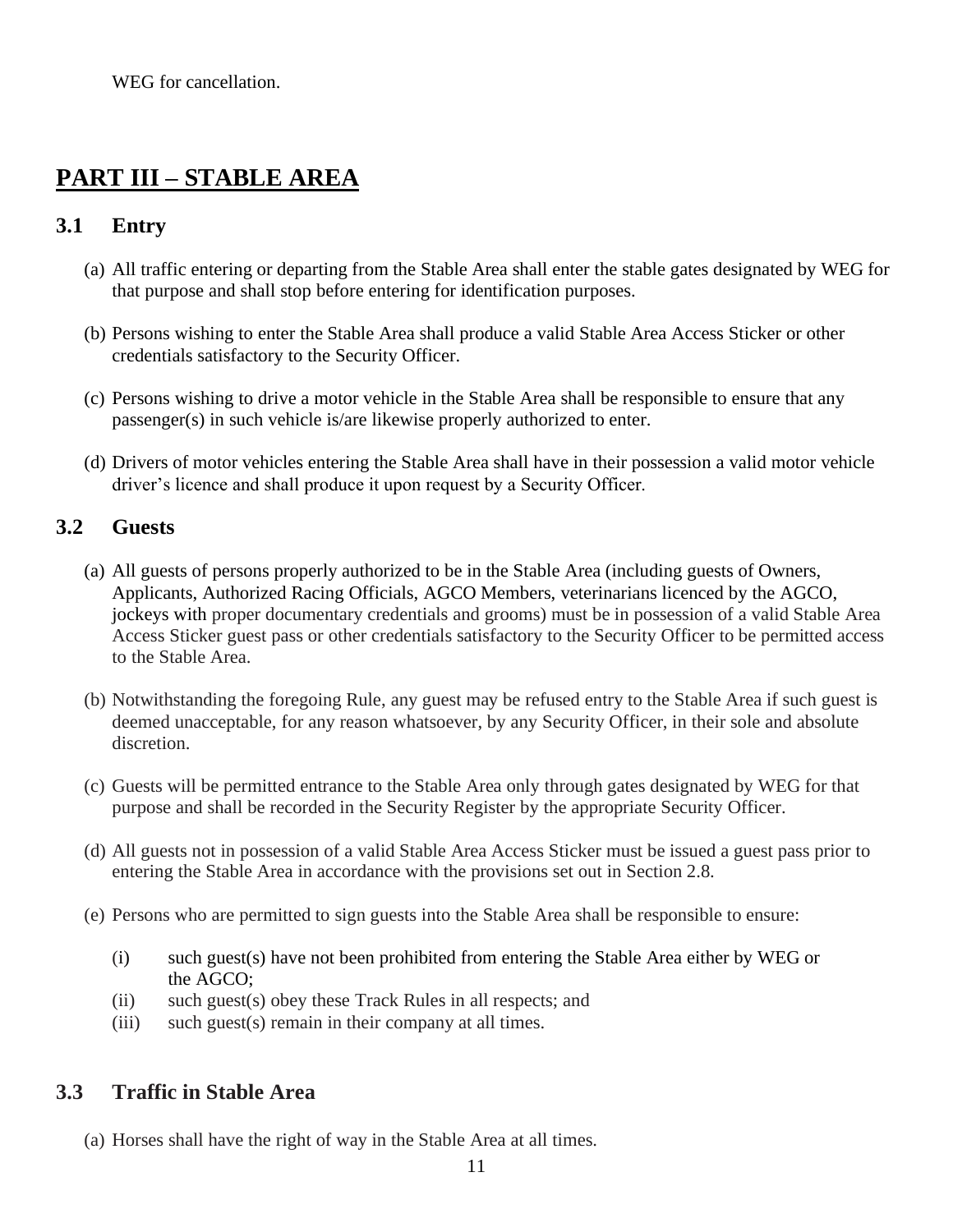- (b) Persons who fail to operate motor vehicles in a responsible manner may be prohibited from driving in the Stable Area and/or evicted from the Stable Area and/or the Premises.
- (c) Drivers of vehicles shall obey posted speed limits and other traffic signs while in the Stable Area.
- (d) No person shall park or leave standing a vehicle on a designated fire route, on a horse path or other prohibited area. Vehicles parked in such manner may be tagged and/or towed away at the owner's expense.
- (e) All horse trailers must be left parked in the designated horse trailer parking area and shall not be left parked beside barns or on roadways.
- (f) A trailer that is not a horse trailer may not be parked overnight anywhere on the premises without prior authorization from WEG.
- (g) Mobile homes and other recreational vehicles are not permitted in the Stable Area.
- (h) Taxi cabs and/or Uber/Lyft (ride shares) are not permitted in the Stable Area.

#### **3.4 Tack Rooms**

- (a) Tack Rooms are not living quarters and are to be used for equipment storing purposes only.
- (b) It is the responsibility of the Applicant to oversee and maintain the cleanliness of any and all assigned tack rooms.
- (c) It is the responsibility of the Applicant to remove all of the Applicant's material and equipment from each assigned tack room within 48 hours after WEG has given the Applicant notice to vacate the tack room. In the event the Applicant fails to remove the materials prior to vacating the tack room, WEG will have the materials removed and the Applicant will be charged the full fee for such removal.

#### **3.5 Environmental**

- (a) It is the responsibility of each Applicant to ensure that each hose is equipped with a nozzle to reduce the amount of water being used in the Stable Area.
- (b) All soaps are required to be biodegradable and free of phosphates. If the label is not clearly marked as such, then the contents will not be considered biodegradable.
- (c) Wash water containing soap suds shall be disposed of in the laundry sinks and not in the catch basins.
- (d) Feed buckets shall only be emptied in the manure containers provided and shall not be dumped into catch basins or gutters.
- (e) All manure from the Stables must be placed in the respective straw and/or shavings manure bins provided by WEG. Straw manure and shavings manure must not be mixed.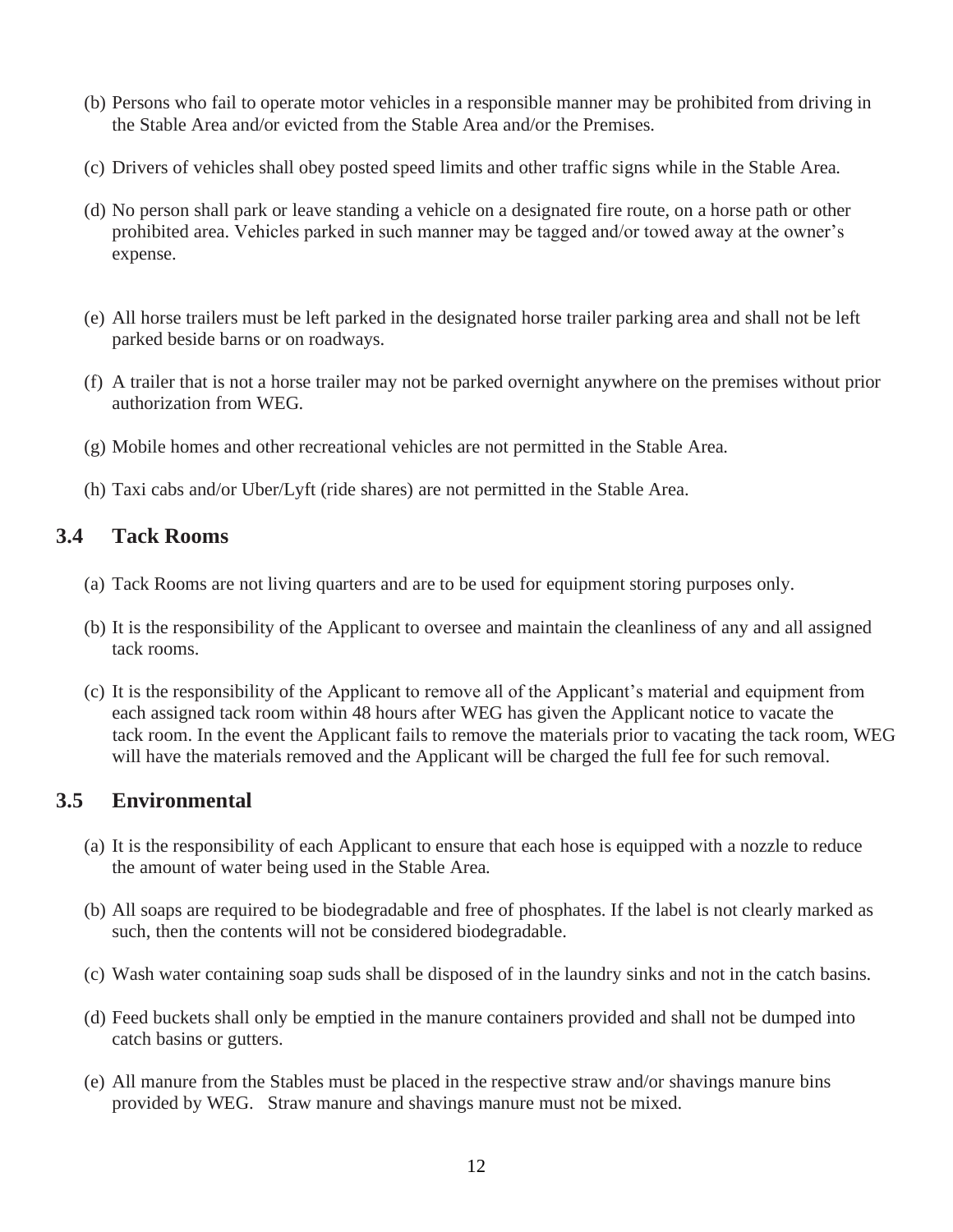- (f) All liniments and other chemical products must be disposed of in the designated disposal area provided by WEG for the disposal of liniments and chemical products.
- (g) The area around the straw and shavings manure bins must be kept clear of excess material at all times.
- (h) All infestations, or suspected infestations, must be immediately reported to the Stall Office.
- (i) Shavings and sawdust must be in bags. No loose material will be allowed.
- (j) No trash or other disposable materials may be transported into the Backstretch Area and disposed of in any WEG trash removal facilities.

#### **3.6 Handling of Animals**

Any Applicant who, in the Stable Area, handles or treats any animal, including any horse, without regard for the well being of the animal or causes any physical or mental pain or suffering to the animal, including excessive or unnecessary whipping, in the sole and absolute discretion of WEG, may be assessed penalties by WEG, including eviction from the Premises.

# **PART IV – STALL ACCOMMODATION**

# **4.1 General**

- (a) The opportunity to use the Stables is granted by WEG in its sole and absolute discretion, on a revocable basis.
- (b) WEG reserves the right to charge each Applicant a damage deposit which must be paid in advance of occupancy of a stall.
- (c) The privilege of Stall Accommodation is granted by WEG in consideration of participation by the Applicant and/or the Owner, as applicable, in the WEG Racing Program.
- (d) Determination by WEG in its sole discretion that an Applicant is not making his/her best efforts to participate and/or to cause any applicable Owner to participate in the WEG Racing Program, or is not in compliance with the WEG Rules and Regulations, including without limitation the Code of Conduct, may result in loss of use of some or all Stall Accommodations.
- (e) The privilege of Stall Accommodation may be reduced or revoked and terminated by WEG at any time in the sole and absolute discretion of WEG without any reason or cause existing or being stated or given.
- (f) Use of Stables and the boarding of any horse at any of the Stables is granted on the condition that WEG reserves to itself the exclusive right, in its sole and absolute discretion, to enter, modify, alter or change the physical condition or use of any of its facilities and that the permission granted to Applicant and his agents, servants and employees to use the Premises including the Stable, is solely for purposes incidental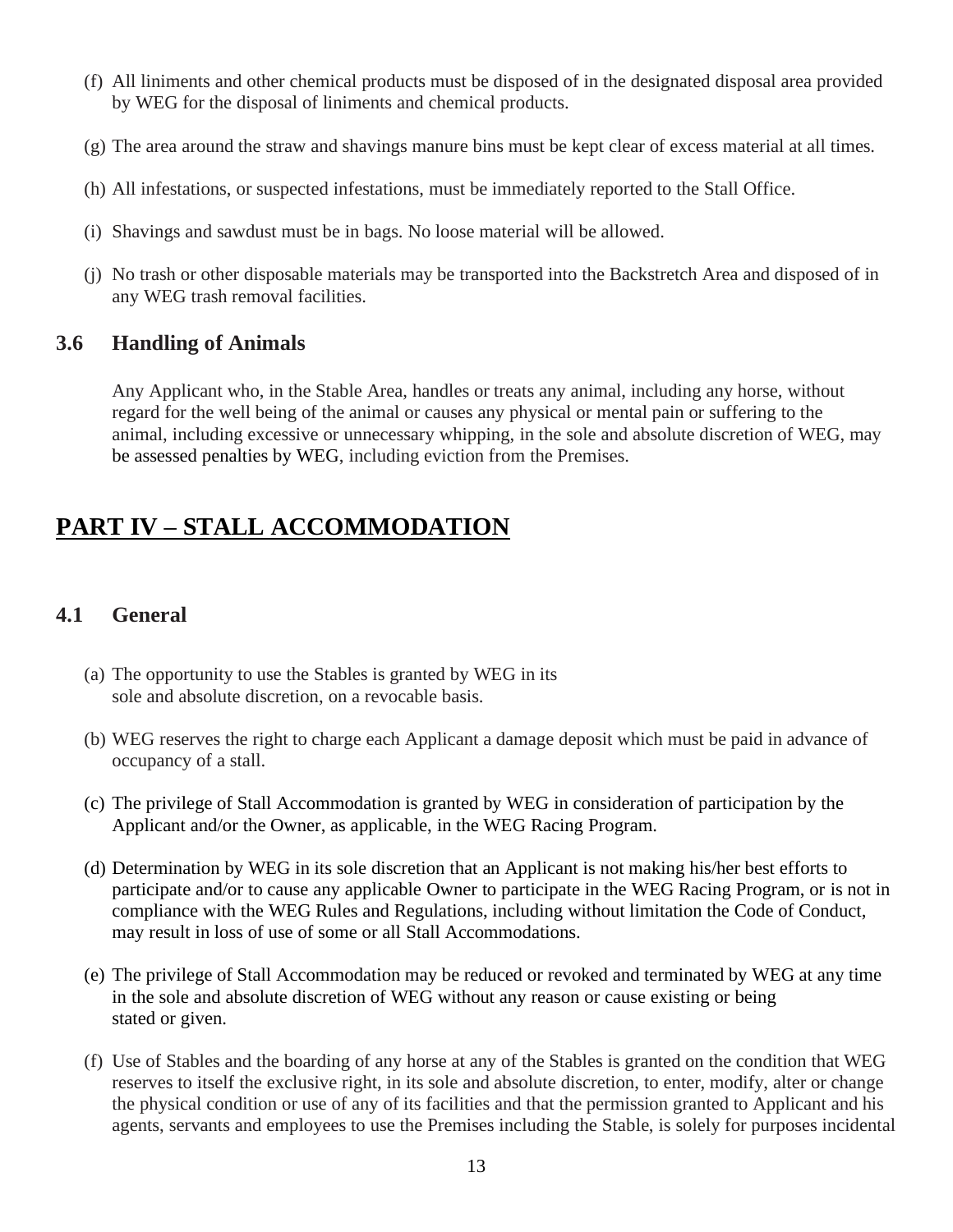to racing and does not constitute a lease of such facilities.

- (g) An Application for Stabling in the form set out in Form B must be signed by the Applicant before any stalls are occupied.
- (h) Any maintenance problem relating to the Stables or the roadways in the Stable Area must be brought to the attention of the Stall Office.
- (i) All horses must wear halters while in a stall overnight. Any horse not wearing a halter must have a certificate/letter signed by an attending veterinarian posted on the stall door.
- (j) A negative Coggins Test is required for every horse shipping into the Stable Area. The Coggins Test certificate (or a photocopy) must be presented to the Stall Office within 24 hours of arrival at the Stable Area.
- (k) For these purposes, a negative Coggins Test is valid for a period of one year.
- (l) All horses must have a Rhino/Flu vaccination record valid within the current year. A copy of the certificate must be presented to the Stall Office within 24 hours of arrival at the Stable Area.
- (m) EHV 1 vaccines must be administered to a horse no less than 14 days and no more than 90 days prior to shipping into the Stable Area. A copy of the certificate must be presented to the Stall Office within 24 hours of arrival at the Stable Area.

#### **4.2 Assignment of Stalls**

- (a) WEG maintains the sole right and absolute discretion to assign and allocate stalls from time to time, including the right and discretion to totally eliminate the number of stalls assigned and/or change the location of stalls assigned to any particular Applicant.
- (b) Applicants requesting and/or occupying stalls must be in good standing with WEG, be licensed as a trainer by the AGCO and must hold a valid and up-to-date Stable Area Access Sticker for the current year.
- (c) The claiming of a horse does not guarantee accommodation for the claimed horse.

# **4.3 Qualifications of Horses for Ship-in Stalls**

Horses being shipped in to Race must be on the grounds not later than two (2) hours prior to the post of the first Race. AGCO Rule TB 3.09, unless otherwise noted. Unless shipping into the Receiving Barn, a sign must be posted on any such horse's stall by no later than 8:00am on the applicable Race day.

# **4.4 Removal of Horses and Personal Property**

(a) The Applicant will remove the horses together with all personal property belonging to the Applicant, or of which the Applicant has possession, charge or control, from the Premises within 48 hours after WEG has given the Applicant notice to vacate the Stall Accommodation.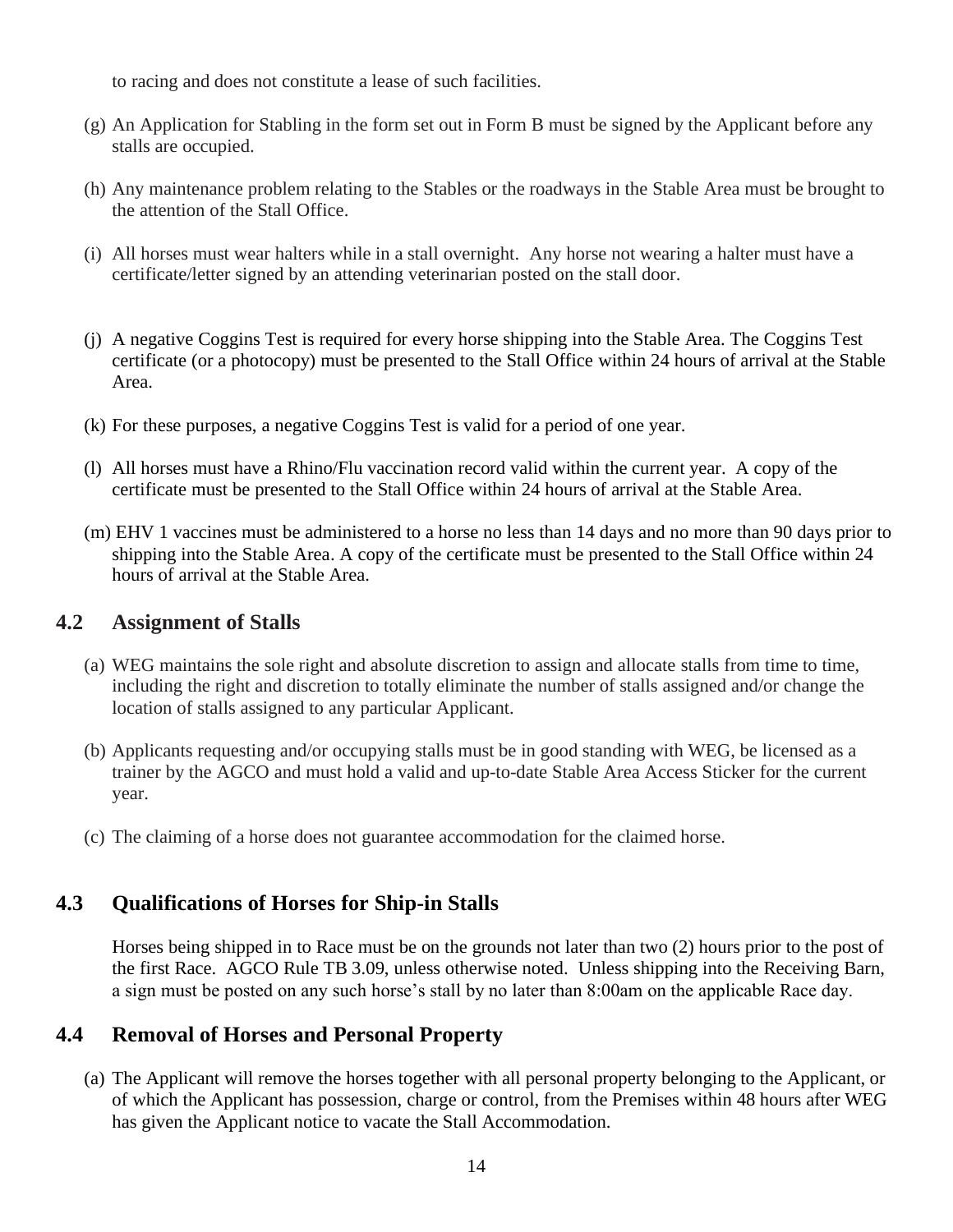(b) If upon the expiration of the said 48 hours' notice, any horse or horses or personal property belonging to the Applicant or in the Applicant's possession, charge or control have not been removed from the Stable Area and the Premises, WEG shall be entitled to remove the same from the Premises without further notice to a public pound or WEG may stable the same at the Applicant's expense and the person, firm or corporation stabling the horses or paying for the stabling of same shall have all rights of the keeper of a boarding stable under *The Innkeepers Act* (Ontario).

#### **4.5 Use of Stall Accommodation**

- (a) No electrical wiring, heating or any electrical apparatus shall be installed in or near any Stall Accommodation. No person may remove or install any electrical equipment, including lights without prior permission being received from the Stall Office. Heat lamps are not permitted in Stall Accommodations. Electrical appliances and heaters are not permitted in tack rooms.
- (b) Any electrical problems must be reported to the Stall Office immediately.
- (c) The Applicant shall not alter, mutilate or in any way damage the Stall Accommodation allotted to him and shall not make or permit to be made any structural changes or other alterations in the Stall Accommodation.
- (d) No alteration, addition or improvement to any Stall Accommodation is permitted or shall be made, without the prior approval of the Stall Office.
- (e) The Applicant shall be responsible for all damage to the Stall Accommodation allotted to him while the horses or any of them are stabled therein and will keep such Stall Accommodation in good and clean condition and deposit the manure and litter where directed by WEG.
- (f) Under no circumstances is anyone to remove cement blocks from any stalls without the permission of the stall office.
- (g) Garbage containers will be placed at the ends of the barns. All garbage goes in respective bins.
- (h) Lawn mowers are available at the Maintenance Garage to cut the grass along the barns.
- (i) Stall Screens must be closed during training hours.
- (j) The Applicant must keep all gutters and drainage around his/her allotted Stall Accommodation clean and free of debris.
- (k) Applicants must clean vacated stalls to the satisfaction of the Stall Office.
- (l) Do not turn horses out in round pens during training hours.

#### **4.6 Reassignment or Use by Others**

The Applicant is strictly prohibited from reassigning or permitting any other person or animal to use any Stall Accommodation or tack room assigned to him.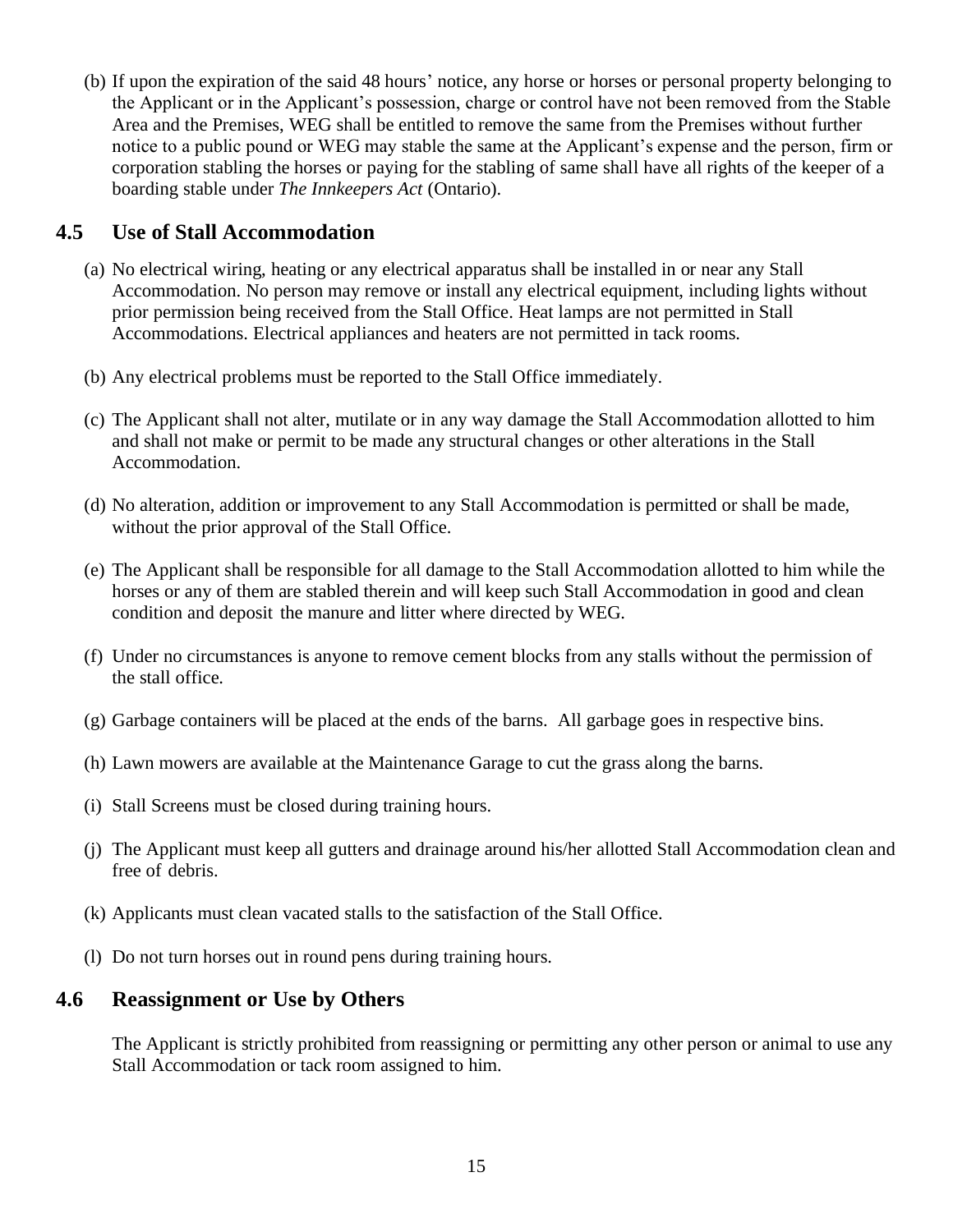# **4.7 Responsibility for Agents, Employees, Guests**

The Applicant will be responsible for compliance with and enforcement of all Track Rules, including those relating specifically to the Stable Areas, by the Applicant and all of his servants, employees, agents, invitees and/or any person or persons in his charge or control and for the conduct of each and every person to whom a Stable Area Access Sticker is granted.

#### **4.8 Change in Status of Personnel**

- (a) Applicants shall list their employees with the Security Office. Upon any change in employment, both Applicant and employee concerned shall notify the Security Office.
- (b) Stable Area personnel ceasing employment in such area or changing employers during times other than the racing season, shall notify the Security Officer in charge of security of WEG of such change within 24 hours.

# **4.9 Bedding and Stall Materials**

- (a) Applicants are responsible for disposal of their waste bedding materials in an approved manner.
- (b) Applicants are responsible to ensure that hay, straw and/or shavings are not stored in any area in the Stable Area other than the areas designated by WEG for storage of these materials and that barn entrances and exits are not blocked. Straw and other flammable material shall not be spread or left in any shedrow so as to create an additional fire hazard. Electrical and mechanical rooms are not to be used for storage of feed or other materials.
- (c) The Applicant shall use only such bedding and other material in the Stall Accommodation allotted to him as may be, from time to time, approved by WEG and shall not use alternative bedding materials in the stalls allotted without obtaining prior written permission from the Stall Office.

# **4.10 Stall Clean-up**

- (a) The Applicant acknowledges that the removal of manure from the Premises, including the Stable Area, is based on a contract which requires the use of straw and shavings only.
- (b) Removal charges for all manure shall be the sole responsibility of the Applicant. WEG shall charge the Applicant for removal of manure on a per stall basis. The rate charged will be set by WEG from time to time, and may be varied at any time by WEG in its sole discretion.
- (c) WEG will provide common disposal bins for the disposal of manure. The Applicant will be responsible for the cleaning of their stalls and for placing all manure in such disposal bins. Straw and shavings are not to be mixed.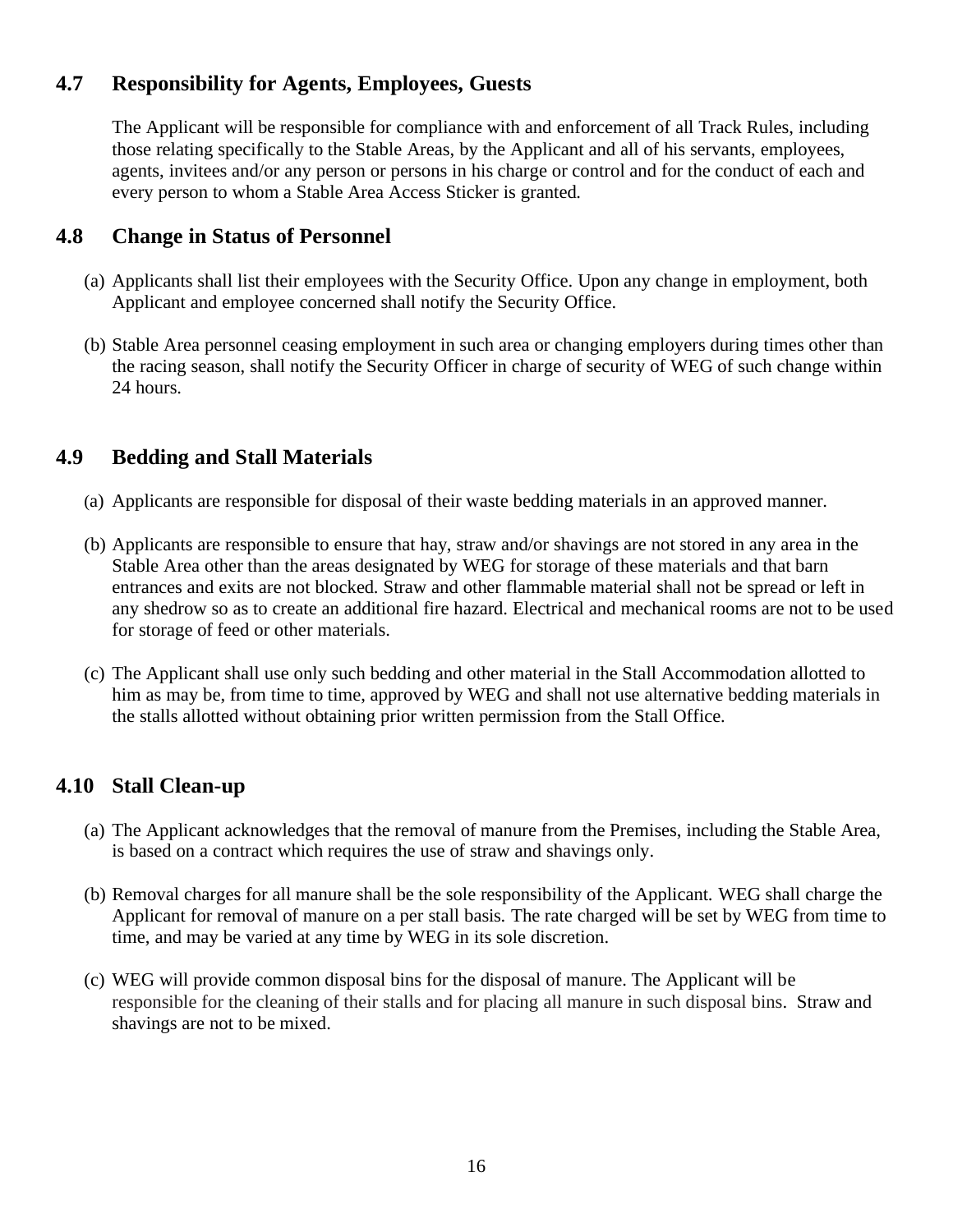# **4.11 Procedure for In-Slips**

- (a) Before shipping any horse into the Racetrack, the trainer or assistant trainer must complete an In-slip application at the Race Office or the Stall Office at least 24 hours prior to said horse(s) arrival.
- (b) In order to receive In-slip authorization, the trainer or assistant trainer must provide the following:
	- (i) name of horse(s) and/or breeding (no nicknames);
	- (ii) year of foaling and sex; and
	- (iii) the WEG Appointment of Authorized Agent Status (Form C) must be appropriately signed by the owner(s) of every horse shipping into the Racetrack.

Note: Failure to provide any of the above may result in the horse being denied entry onto the grounds.

- (c) After all necessary information is delivered to and approved by the Stall Office, In-slips will be issued to the Security Booth.
- (d) Vans entering the grounds must stop at Security Booth for approval. Entry to grounds may be denied if every horse on board does not have a valid In-slip at the Security Booth.

#### **4.12 Procedure for Out-slips**

- (a) Before shipping any horse out of the Racetrack, the trainer or assistant trainer must complete an Outslip application at the Race Office or the Stall Office at least 24 hours prior to said horse(s)' departure.
- (b) Exiting vans must stop at the Security Booth to ensure that all horses leaving grounds have an Out-slip authorization.

#### **4.13 Procedure for Appointment of Authorized Agent Status**

- (a) Trainers must ensure that all owners listed on their stall list have completed the WEG Appointment of Authorized Agent Status (Form C) when submitting the Stall Application.
- (b) Trainers must immediately inform the Race Office upon acquiring a new owner and new horse(s). This includes partners that have been added to existing ownerships.
- (c) Trainers acquiring additional clients or horses must ensure that those horses are added to their Stall Application and that the WEG Appointment of Authorized Agent Status (Form C) is appropriately completed and filed at the Race Office.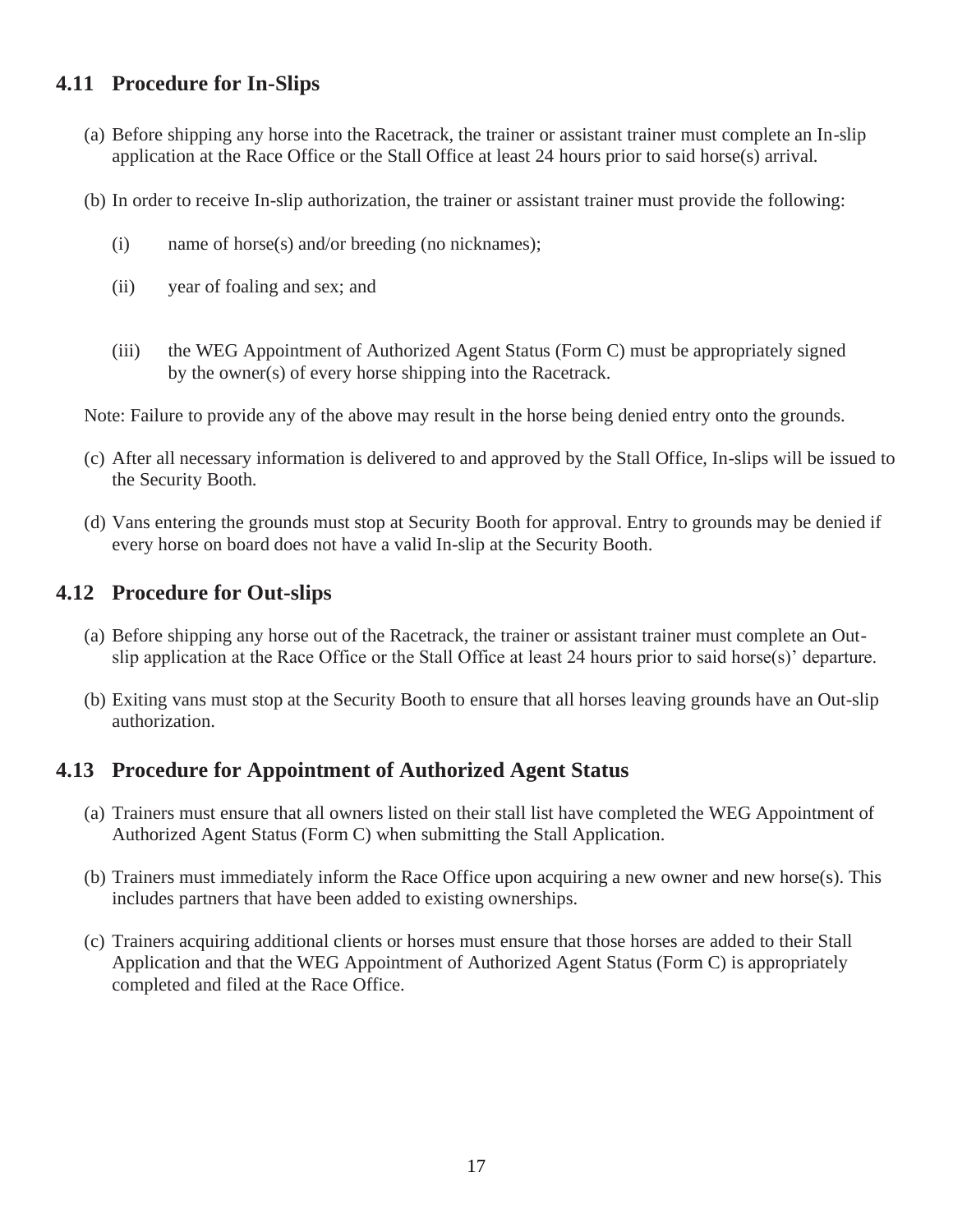# **PART V – DORMITORIES**

# **5.1 General**

- (a) Exclusive Rights of WEG: WEG reserves for itself the exclusive right and sole discretion to enter, modify, alter, or change the physical condition or use of any of its facilities, wherever located on or about the Premises. Permission granted to the Applicant to use any part of the Premises, including any dormitory, does not constitute a lease of the Premises or any portion thereof. WEG maintains the sole interest in and exclusive control of all of the Premises.
- (b) Applicable Track Rules: The license and privilege to reside in any dormitory is subject to and governed by these Track Rules and any additional rules or conditions posted in the Stall Office. Any failure to strictly adhere to each of such Track Rules or other posted rules or conditions may result in immediate revocation of dormitory privileges, including eviction from the Premises. Dormitory applications will be valid and issued only for the current racing season.
- (c) Revocation: Residency in any dormitory is revocable at the sole and absolute discretion of WEG. Revocation of dormitory privileges may also include exclusion from the Premises.
- (d) Inspections: As a means of ensuring a safe and secure environment within the Stable Area, periodic dormitory room inspections will be conducted by authorized WEG personnel. Failure to cooperate with a dormitory room inspection shall be cause for immediate revocation of dormitory room privileges.
- (e) Fire Safety: The Applicant entering upon this agreement acknowledges having read and understood the Fire Prevention Regulations of WEG. Failure to follow the regulations or failure to allow any safety inspection shall be cause for immediate revocation of the Applicant's dormitory room.

# **5.2 Age Restriction**

All Residents must be at least 19 years of age and hold an AGCO licence and Stable Area Access sticker valid in the current year.

#### **5.3 Assignment of Accommodation**

- (a) To apply for dormitory accommodation an Applicant must submit a completed Dormitory Application and Agreement (Form D, annexed to these Track Rules) to the Supervisor of Stabling.
- (b) Accommodation cannot be guaranteed.
- (c) Rooms will be assigned on a seniority basis. Those current Residents with a good dorm record will be given priority.
- (d) Every room is assigned on the basis of double occupancy. Residents may apply for single occupancy but this must be approved by the Supervisor of Stabling.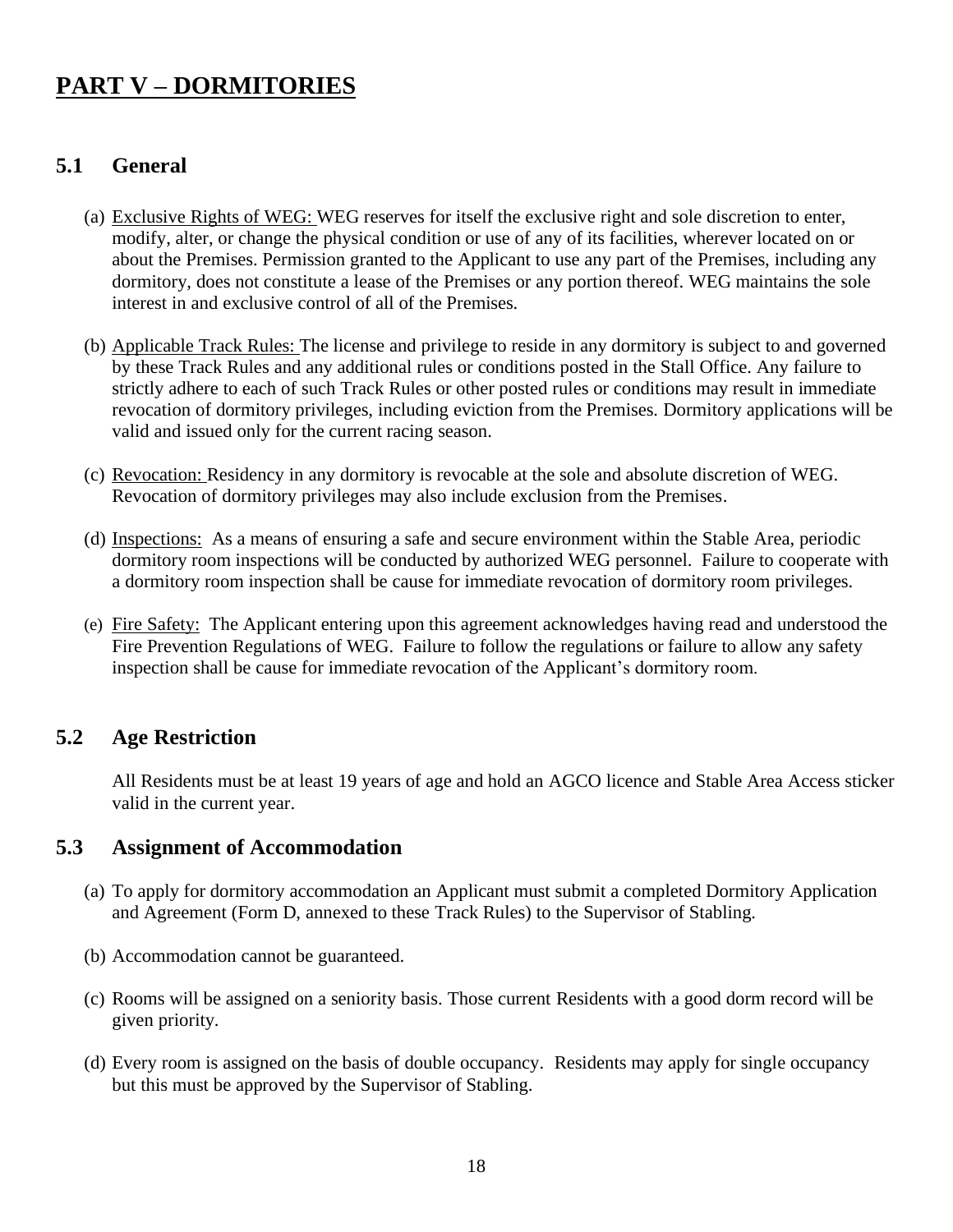(e) Applications in excess of available accommodations will be placed on a waiting list. Accommodations will be assigned as availability allows, first to seniority applicants and then to the wait-listed applicants on a first-come, first-served basis.

# **5.4 Deposit and Rent**

- (a) A completed and signed Dormitory Application for the current year, a deposit payable to WEG and the first week's rent are required before occupancy of any room.
- (b) Rents are to be paid in advance each week. Rents are to be paid in cash or by debit card by the Resident or by cheque issued by his/her employer or agent. Rental arrears will result in the loss of the room.
- (c) Residents wishing to reserve their dormitory accommodation (subject to availability conditions) must forward both room deposit and weekly rent fee in advance of the startup date for that training/racing year.

# **5.5 Subletting, Room Changes & Roommates**

Dormitory room keys are not transferable. Subletting is strictly prohibited. Room changes and roommates must be authorized by the Supervisor of Stabling.

#### **5.6 Cleanliness and Maintenance**

- (a) Each Resident is responsible for keeping their assigned room clean and sanitary at all times.
- (b) All dormitory rooms may be inspected at any time by WEG security or other authorized personnel for general condition and property damage, or health and fire safety, or in response to circumstances requiring immediate action. Any illegal or unauthorized human and/or equine drug, or prohibited, unsafe, or suspicious items found in the room during such inspection(s) will be confiscated and the Resident(s) subject to eviction.
- (c) All trash is to be deposited in bins or receptacles provided by WEG.
- (d) Any damage to an assigned dormitory room, accidental or otherwise, must be immediately reported to the Supervisor of Stabling.
- (e) Any damages incurred to the dormitory room will be charged to the Resident(s). If damages are incurred and the Resident's room deposit is applied to the repair of that damage, the Resident must restore their original room deposit in full.
- (f) WEG will not be responsible for any abandoned and/or unclaimed property. All abandoned and unclaimed property will be deemed refuse and consequently disposed of at WEG's discretion.

# **5.7 Amenities**

- (a) Laundry facilities are strictly for Residents' use only. Horse linen is prohibited. Note: violation of any rules could result in eviction
- (b) The volume on radios, televisions, and stereos must be kept at levels that do not disturb other Residents.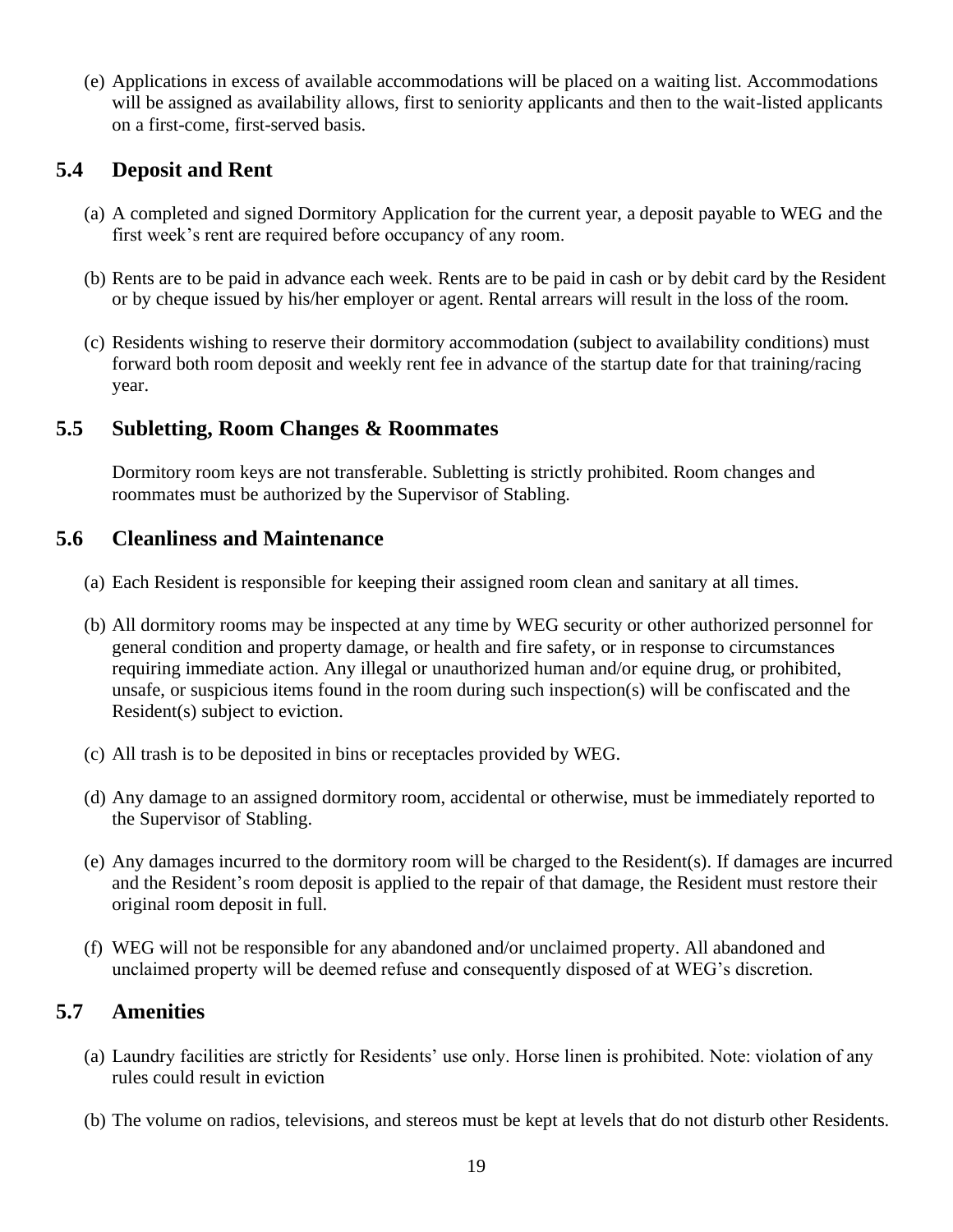(c) Non Smoking / Non-Vaping - Dormitory common areas (laundry room, lounge) and identified nonsmoking / non-vaping dormitory accommodations require that Residents may not have lit smoking products (cigarettes, cigars, pipes, vapes, etc.) in these locations. Evidence of smoking activities (i.e., ash trays, butts and odours) in a non-smoking room or location will be considered an offence. Residents shall receive written warnings for the first two offences. Residents may be subject to eviction upon notification of the third smoking offence.

# **5.8 Fire Safety and Appliances**

(a) Residents must strictly adhere to the Fire Safety Rules and Regulations as posted.

(b) Tampering with smoke detectors, carbon monoxide detectors/alarms, fire alarms, sprinkler systems, fire extinguishers, etc. is strictly prohibited.

- I. The Stall Office shall be notified as soon as you become aware that:
	- a. A smoke or carbon monoxide alarm is disconnected,
	- b. The smoke or carbon monoxide alarm is not operating, or
	- c. The operation of the smoke or carbon monoxide alarm is impaired.

II. According to the Ontario Fire Code 2015 O. Reg. 213/07 DISABLING IS PROHIBITED – no person shall disable a smoke or carbon monoxide alarm. Under the Fire Protection and Prevention Act, the penalties for violating these requirements:

- a. \$50,000 and/or 1 year in jail for an individual
- b. \$100,000 for a corporation
- (b) Electrical hot plates, propane or other fuel source cooking appliances, toaster ovens, electric frying pans, indoor barbecues and any other appliances not explicitly approved by the Supervisor of Stabling are prohibited within any part of the dormitory. These items will be confiscated.
- (c) Each Resident may use one (1) (to a maximum of two (2) per room) C.S.A. approved power bars with a maximum of six (6) outlets per unit. Any other extension cords are prohibited and will be confiscated.
- (d) All open flames, including candles, and incense are prohibited.
- (e) Portable electric heaters or flammable liquid/gas type heaters are prohibited.
- (f) Tampering with smoke detectors, fire alarms, sprinkler systems, fire extinguishers, or carbon monoxide detectors is strictly prohibited.

# **5.9 Controlled Products and Substances**

- (a) Alcoholic beverages consumed outside of any dormitory room must be transferred to a plastic container. No glass containers of any kind are allowed outside of any dormitory room.
- (b) The sale of any product including any food or alcoholic beverages is strictly prohibited.
- (c) The use or possession of any controlled substance, paraphernalia, or prescription medication without a prescription will result in the loss of room and exclusion from the Premises (Trespass to Property Act).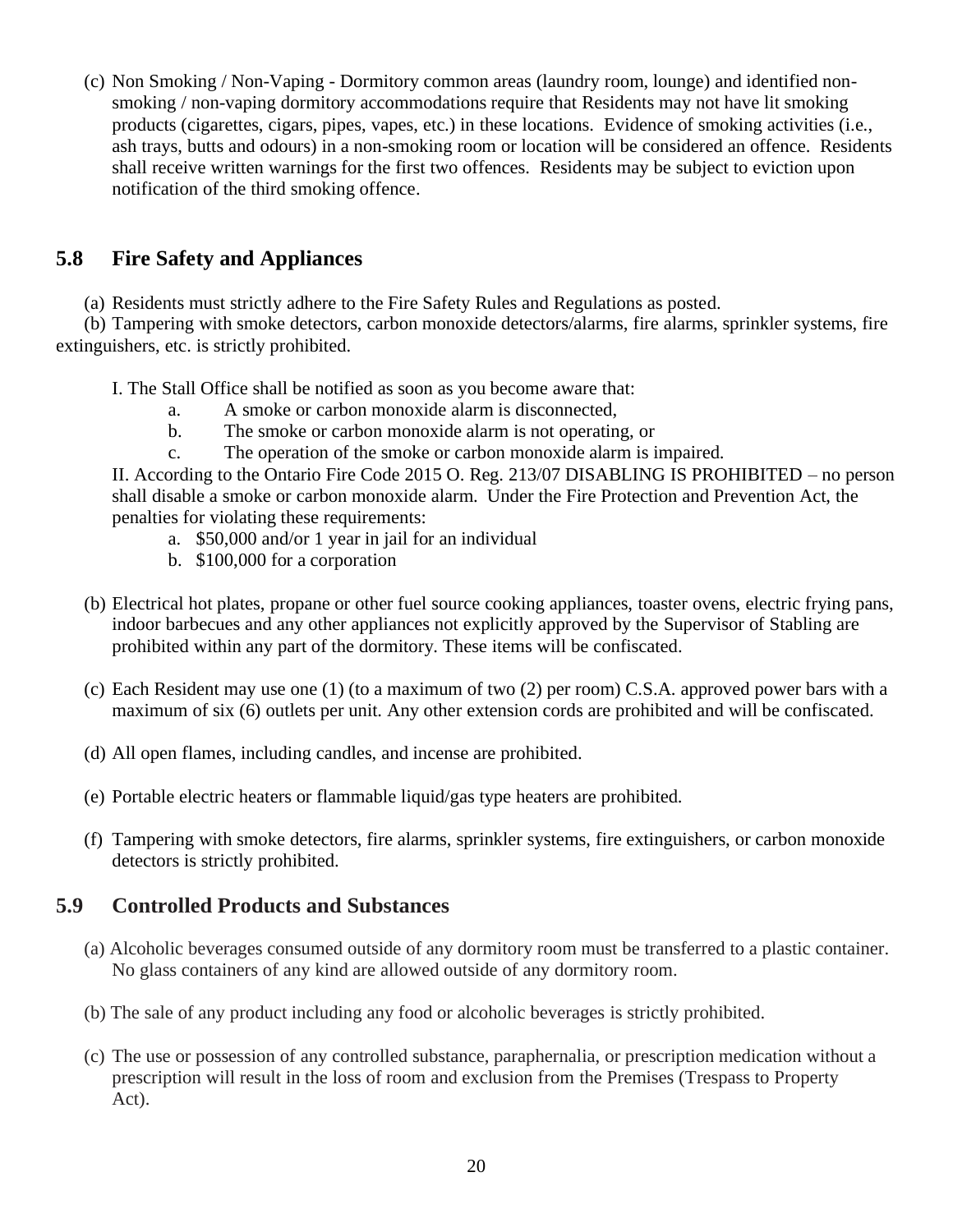# **5.10 Guests**

Visitors/guests are limited to two (2) per Resident per day. Visiting hours are from 10:00 a.m. to 9:00 p.m. All visitors MUST sign in/out at the Security Office. Signed in visitors must remain with the Resident at all times. Overnight visitors/guests are NOT permitted.

# **5.11 Change in Employment Status**

- (a) Each dormitory Resident must maintain steady, full-time employment in the WEG backstretch area. Residents employed by more than three (3) separate employers (trainers) in the current race year, or that have not been employed in the Backstretch Area for seven (7) days are not considered to have maintained steady, full-time employment. Residents must immediately inform the Supervisor of Stabling of any change in employer or employment status.
- (b) Trainers that employ a Resident are obligated to notify the Stall Office within twenty-four (24) hours if that Resident's employment ends.
- (c) A dormitory room will only be made available to personnel currently licensed by the AGCO. Persons licensed by the AGCO as an Owner, Trainer, Jockey or Jockeys' Agent are not eligible for dormitory accommodation.

# **PART VI – CONDITIONS OF RACING**

# **6.1 AGCO Rules of Racing**

The *Rules of Racing* in effect at the time any Race is raced shall govern the Race and any and all Entries will be received only with the understanding and on the agreement of the Applicant that the *Rules of Racing* govern.

# **6.2 Changes and Cancellations**

- (a) Subject to the *Rules of Racing*, WEG reserves the right, in its sole and absolute discretion, to:
	- (i) cancel any Race, upon repayment of all subscription Fees, if any, paid on such cancelled Race;
	- (ii) change the time and/or place of any Race; and/or
	- (iii) change the course and/or distance of a Race

without refund of nomination or entry Fees.

(b) Where a Race is drawn and subsequently cancelled, all horses in the body of the Race and on the Also Eligible List shall retain their original Entry or running dates and if applicable the current Entry date.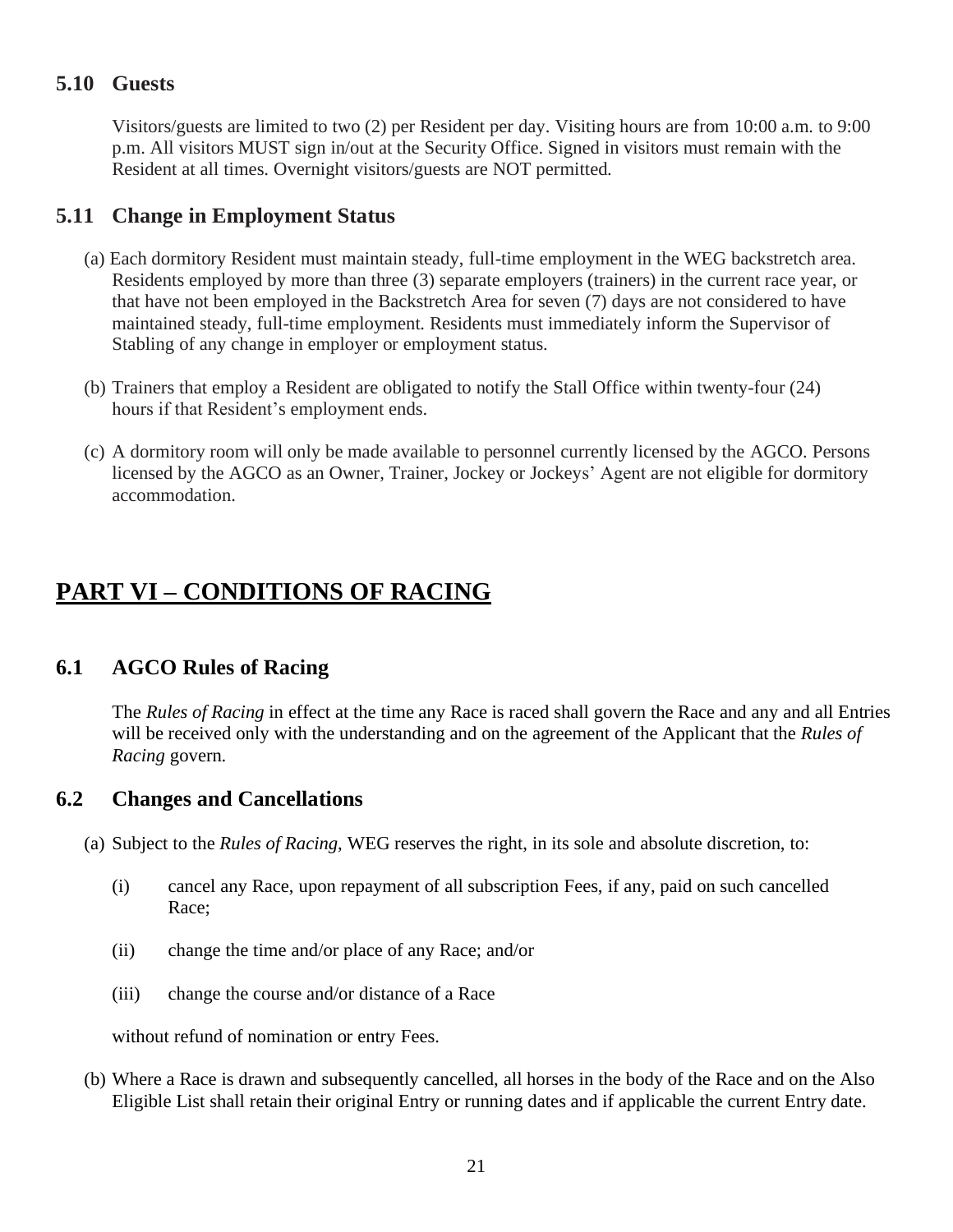(c) Subject to the *Rules of Racing*, a Race may, if WEG so determines in its sole and absolute discretion, be conducted by a racing association other than WEG, and WEG shall have the right to assign and transfer every Entry in respect of such Race and all monies paid to WEG to such other racing association and in such event all obligations, if any, of WEG in respect of such Race shall terminate.

# **6.3 Naming of Riders**

- (a) A rider cannot be named on more than two horses in a Race.
- (b) In all overnight Races, when drawing post positions, if the rider(s) named at the time of Entry is (are) not available at the time of the draw, an apprentice rider is then named by either the owner, Applicant, Authorized Agent or Steward, and the apprentice rider named will be allowed his/her apprentice weight allowance. Per AGCO Rule TB 30.19.
- (c) In the event an Applicant has two horses of different ownership in a stakes Race, he/she will be allowed to name the same rider on both horses, provided the Applicant follows the provisions of section  $6.3(e)$ .
- (d) If an Applicant wants to name the same rider on two horses in a Stakes Race, the riders must be declared by the Applicant before the betting opens on that day's racing program.
- (e) When a Race is carded with an Also Eligible List, and/or Main Track Only List, a rider may be named on his first and second call if one is in the body of the Race and the other call is one of the horses carried on the program as an Also Eligible or Main Track Only List.
- (f) An Applicant may name any replacement rider he/she wishes when his/her original rider is not able to fulfill his/her riding engagements.
- (g) There is no obligation to ride the backup rider named on the original Entry.

# **6.4 Same Owner Entries**

When a same owner Entry of equal status is entered in an overnight Race that overfills, the following method will determine which half of the Entry will have an opportunity to draw into the Race:

- (i) If neither is preferred, the horse with the last run/entry date will be preferred;
- (ii) The first one drawn will have an opportunity to draw into the Race; and if neither are preferred with equal status,
- (iii) The second will be excluded unless there is room on the Also Eligible List.

# **6.5 Programmed Also Eligibles in Overnight Races**

- (a) Horses on Also Eligible Lists will be programmed until race day provided that they have a Pari-Mutuel betting number. The fields will be reduced on Race Day to the permitted number of Starters. The programmed Also Eligible horses will draw in, as Scratches permit, by post position order.
- (b) The maximum number of Also Eligibles shall be listed in the program.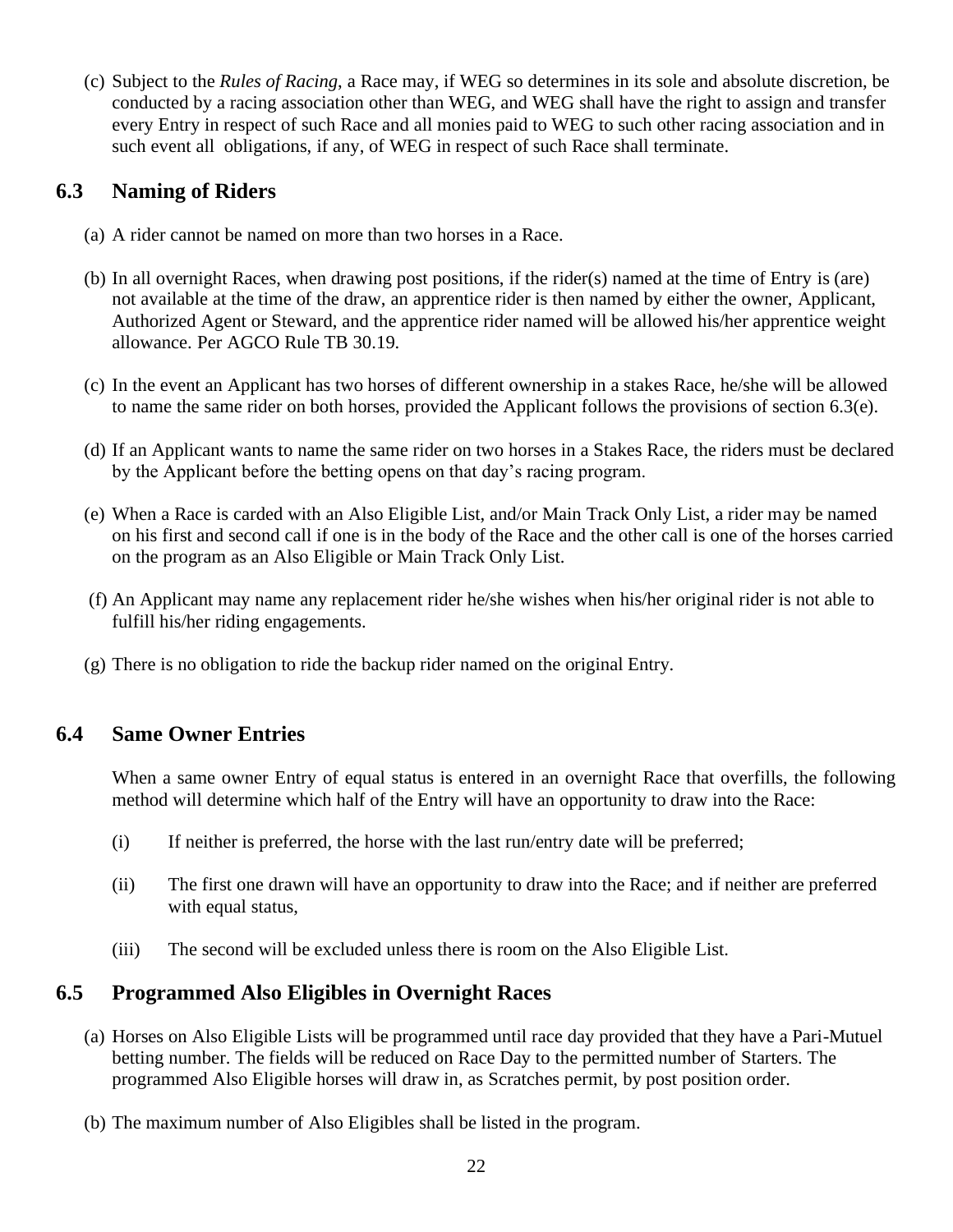#### **6.6 Entry Fees**

(a) Payments in U.S. funds will be accepted at the then current U.S. exchange rate unless otherwise published by WEG.

#### **6.7 Entry Procedure**

- (a) To enter a horse in a Race at WEG all Applicants must contact WEG and provide all the information required by Form E annexed to these Track Rules.
- (b) Failure to follow the proper entry procedures outlined above may result in the disqualification of a horse and jockey from a Race.
- (c) It is the trainer's responsibility to know the weights, equipment and eligibility for the horse(s) being entered. The trainer must advise the race office of weights and equipment changes at time of entry.

#### **6.8 Preference Priorities**

When determining which horses have preference when drawing into a Race, the following priorities will apply:

- (i) Horses nominated to a specific Stakes Race if such conditions are listed for a Prep Race;
- (ii) In all Races except Handicaps, Stakes, and Races designated as Preps for Stakes, colts and geldings will be preferred;
- (iii) In Maiden Allowance Races, horses which have not started for a claiming price of \$25,000 or less in their last three starts;
- (iv) In Allowance Races, horses that have won the maximum Allowance Races under the conditions of the Race shall have preference;
- (v) In NW OMC/ NW2/ \$32,000 Races, horses which have not started for a claiming price of \$15,000 or less in their last 3 starts;
- (vi) In all other NON-RESTRICTED ALLOWANCE races for Winners, horses which have not started for \$25,000 or less in their last 3 starts.

| Preference<br>Order | NW <sub>2</sub> ALW <sub>3</sub> YR<br>\$50,000 | <b>NW OMC/NW 2</b><br>\$32,000 | NW <sub>2</sub> OMC/NW <sub>3</sub><br>\$62,500 | NW 3 OMC/NW 4<br>\$80,000 | NW 4 OMC/<br><b>ALLOWANCE</b> | <b>MONEY/DATE</b> |
|---------------------|-------------------------------------------------|--------------------------------|-------------------------------------------------|---------------------------|-------------------------------|-------------------|
|                     | Mdn Alw, Alw, Stk                               | Mdn Alw, Alw, Stk              | Allowance & Stake                               | 2 Allowance/ Stake        | 3 Allowance/Stake             | 4 Allowance/Stake |
| $\overline{2}$      | Winners                                         | <b>Winners</b>                 | Maiden Allowance                                | 1 Allowance/ Stake        | 2 Allowance/ Stake            | 3 Allowance/Stake |
| 3                   | Maidens                                         | Maidens                        | Claiming                                        | Maiden Allowance          | Allowance/Stake               | 2 Allowance/Stake |
| 4                   |                                                 |                                | Maidens                                         | Claiming                  | Maiden Allowance              | 1 Allowance/Stake |
| 5                   |                                                 |                                |                                                 | Maidens                   | Claiming                      | Maiden Allowance  |
| 6                   |                                                 |                                |                                                 |                           | Maidens                       | Claiming          |
|                     |                                                 |                                |                                                 |                           |                               | Maidens           |

#### **PREFERENCE BREAKDOWN**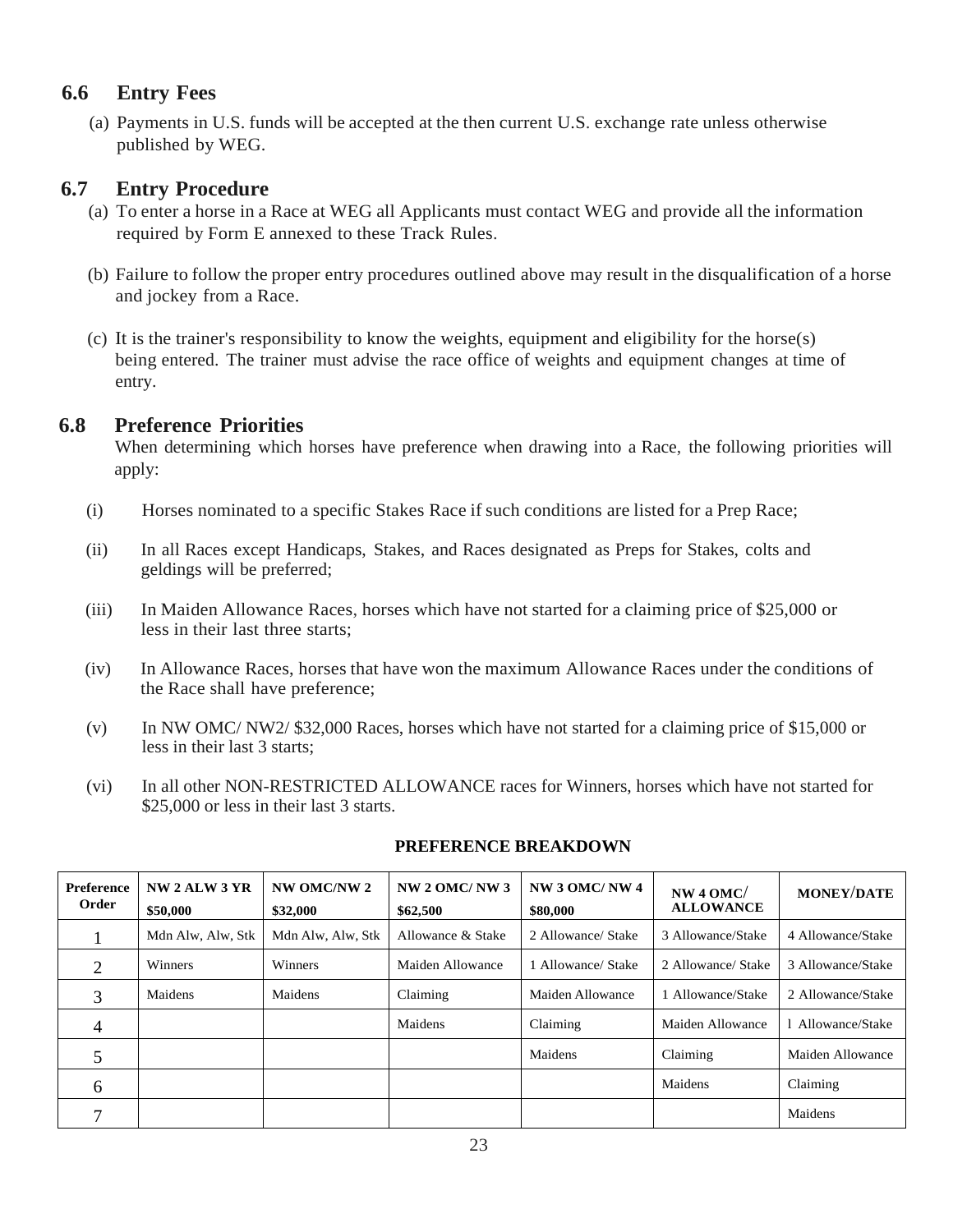- (vii) In all Stake Races and Handicap Races which overfill, high-weights (including scale of weights) will have preference, in the case of equal weights, highest money earned will have preference unless otherwise noted;
- (viii) In all Races, with the exceptions of stakes and handicaps, winners will have preference;
- (viiii) A horse with the earliest Entry date or running date, with respect to turf or dirt dates, will have an opportunity of drawing into a Race over a horse that has a later Entry or running date;
- (ixi) If the conditions of any Race contain sex preference and Race record winnings and/or earnings, the sex preference condition shall be considered preferred over the winning and/or earning conditions unless otherwise noted; and
- (xi) Any Entry may be designated only if split.

#### **6.9 Subsequent Conditions on Allowance Lines**

In any weight allowance line where the word "or" appears, the weight allowance may not be claimed unless the horse qualifies for the first half of the line. The second half of the line is considered a subsequent condition to the first, in accordance with AGCO Rule TB 8.09.

#### **6.10 Optional, Starter or Selling Races**

- (a) In estimating eligibility and allowances, Starter, Optional Claiming (where entered for a claiming price) and Selling Races are considered Claiming Races.
- (b) Unless otherwise stated in the conditions, a horse is eligible for a Starter Race regardless of the twentyfive percent (25%) increase in claiming price (AGCO TB 12.07), if it has started for the specified claiming price stated in the conditions of the Race.
- (c) To be eligible for a Starter Race, the horse must have started within the time allowed for the specified claiming price or less.

# **6.11 Splitting Overnight Races**

WEG takes the following steps when splitting an overnight Race:

- (i) any Entry consisting of two horses owned and/or trained by the same person shall be split by lot into separate divisions and the divisions shall then be drawn by lot;
- (ii) any Entry consisting of three or more horses owned and/or trained by the same person shall be divided as equally as possible by lot, between the divisions and the divisions shall be drawn by lot;
- (iii) horses with preferred dates are split by lot; and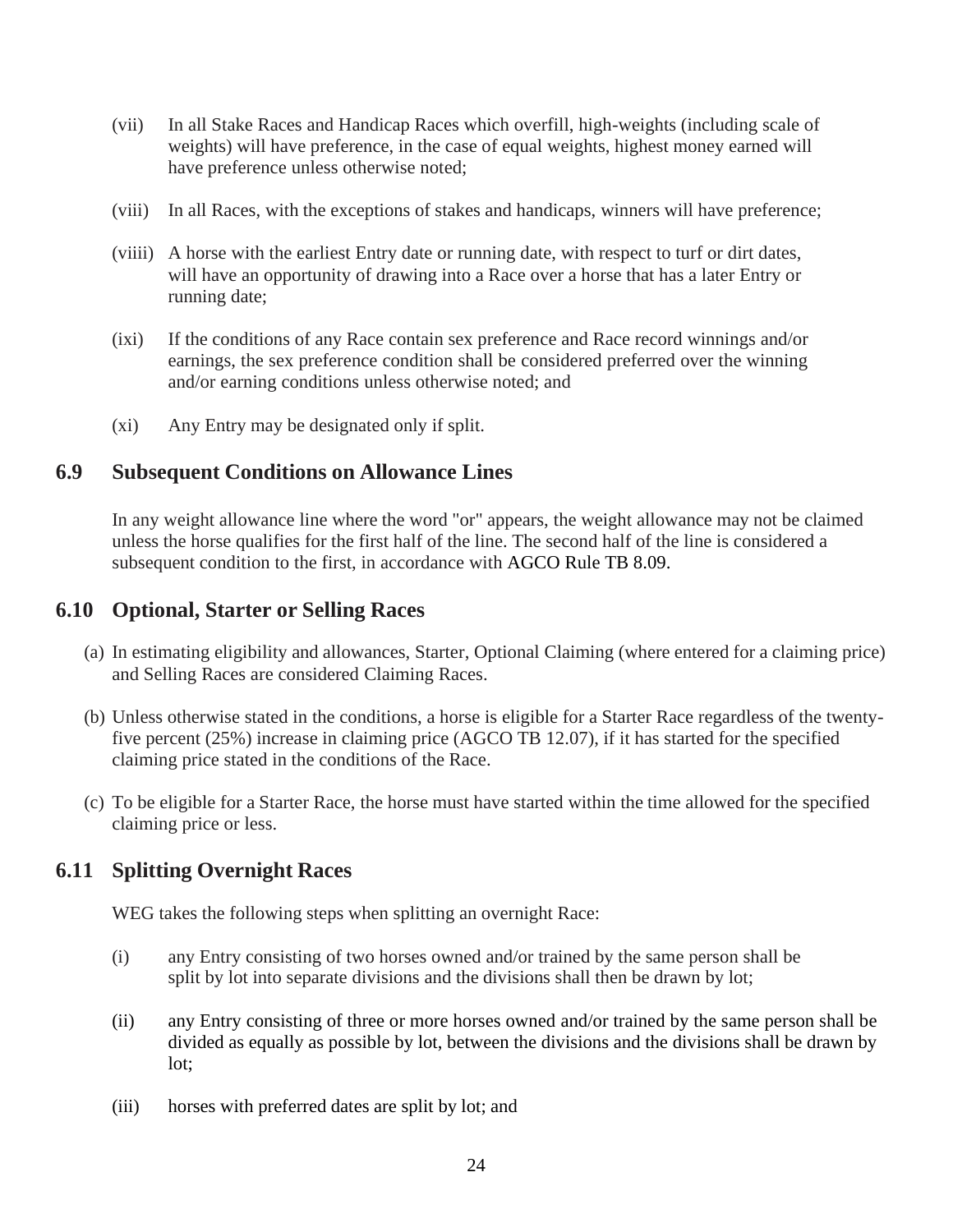(iv) remaining horses with equal dates are split by lot.

# **6.12 Turf Races**

- a) The following procedure will be followed when Entries for these Races are drawn:
	- (i) at the time Entries are closed, these Races will be drawn to the maximum permitted, with Also Eligibles; and
	- (ii) post positions and order of preferences will be assigned to the Also Eligibles with respect to the procedure followed at the time of the draw. For certainty, and by way of example, but without limitation, in a Race limited to 10 Starters, in the event of one late Scratch, No. 11 will draw into the Race and break from the outside.
- b) Races taken off the turf will run at the scheduled distance, except as noted below:
	- (i) 1 mile will run at 1 mile 70 yards for Maiden two year olds only, otherwise will run at 1 1/16 mile.
	- (ii)  $1 \frac{3}{8}$  mile will run at 1 1/4 mile.
	- (iii)  $7\frac{1}{2}$  furlongs will run at 7 furlongs.

# **6.13 Main Track Only Entries**

- (a) For overnight turf Races, Main Track Only Entries will be accepted for those horses, which will run only if the Race comes off the turf.
- (b) Overfilled Turf Races:

Main Track Only entries will rank behind turf Also Eligible horses and have last preference to draw into the body of an overfilled turf race should the race come off the turf. Main Track Only horses will have last preference for remaining positions on the Also Eligible List and will receive available positions using normal preferences and draw procedures.

(c) Turf Races Which Do Not Overfill:

Main Track Only entries will be included in the field but will be drawn separately from the turf entries. Turf entries will be drawn first and for the inside post positions. After the turf entries have been drawn, there will be a second draw for the Main Track Only horses using normal preference and draw procedures.

#### **6.14 Closing of Entries**

Entries will close at 11:30 a.m., unless otherwise noted in the Condition Book. The 72 hour Entry Rule is in effect **unless otherwise noted in the Condition Book**. Riders must be named at time of Entry.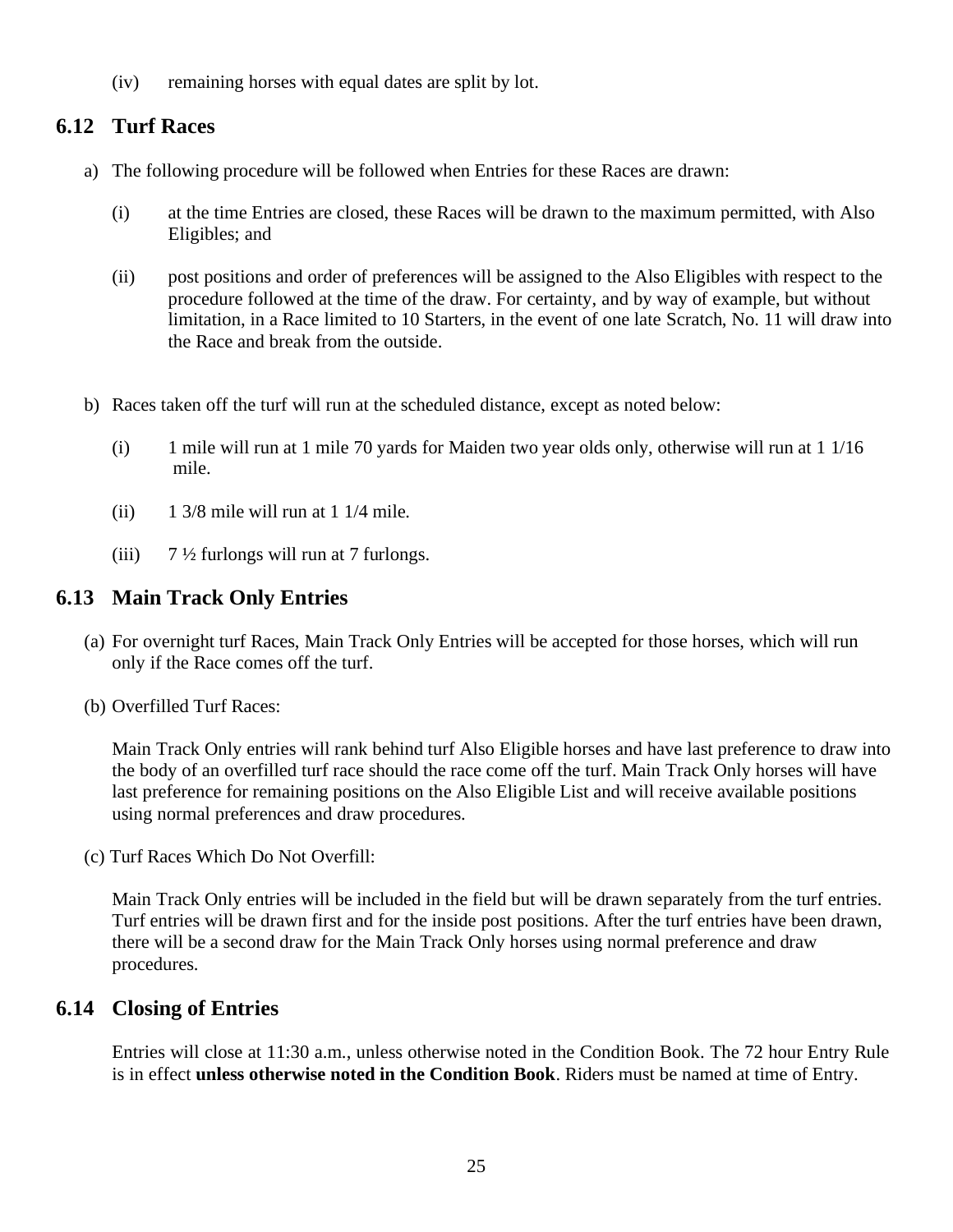# **6.15 Age Restrictions**

(a) Any horse ten (10) years or older that has not run first, second or third in a race of \$7,500 claiming or higher in the past 12 months will not be eligible to work or race at Woodbine.

(b) Any horse seven (7) years or older that is a maiden will not be eligible to work or race at Woodbine.

#### **6.16 Number of Starters – Main Track**

The following chart sets forth the maximum number of Starters at the various distances and racing surfaces at Woodbine.

Woodbine – Main Track

| <b>Distance</b>   | <b>Overnight Races</b> | <b>Stakes</b> |  |  |
|-------------------|------------------------|---------------|--|--|
| $4-1/2$ Furlongs  | 10                     | 10            |  |  |
| 5 Furlongs        | 12                     | 14            |  |  |
| $5-1/2$ Furlongs  | 12                     | 14            |  |  |
| 6 Furlongs        | 14                     | 14            |  |  |
| $6-1/2$ Furlongs  | 14                     | 14            |  |  |
| 7 Furlongs        | 14                     | 16            |  |  |
| 1 Mile & 70 Yards | 12                     | 12            |  |  |
| $1-1/16$ Mile     | 14                     | 14            |  |  |
| $1-1/8$ Mile      | 14                     | 14            |  |  |
| $1-1/4$ Mile      | 14                     | 17            |  |  |
| $1-1/2$ Mile      | 14                     | 14            |  |  |
| $1-3/4$ Mile      | 14                     | 14            |  |  |
| $1-7/8$ Mile      | 14                     | 14            |  |  |

Note: Maiden two-year old Races will be limited to a maximum of 12 Starters.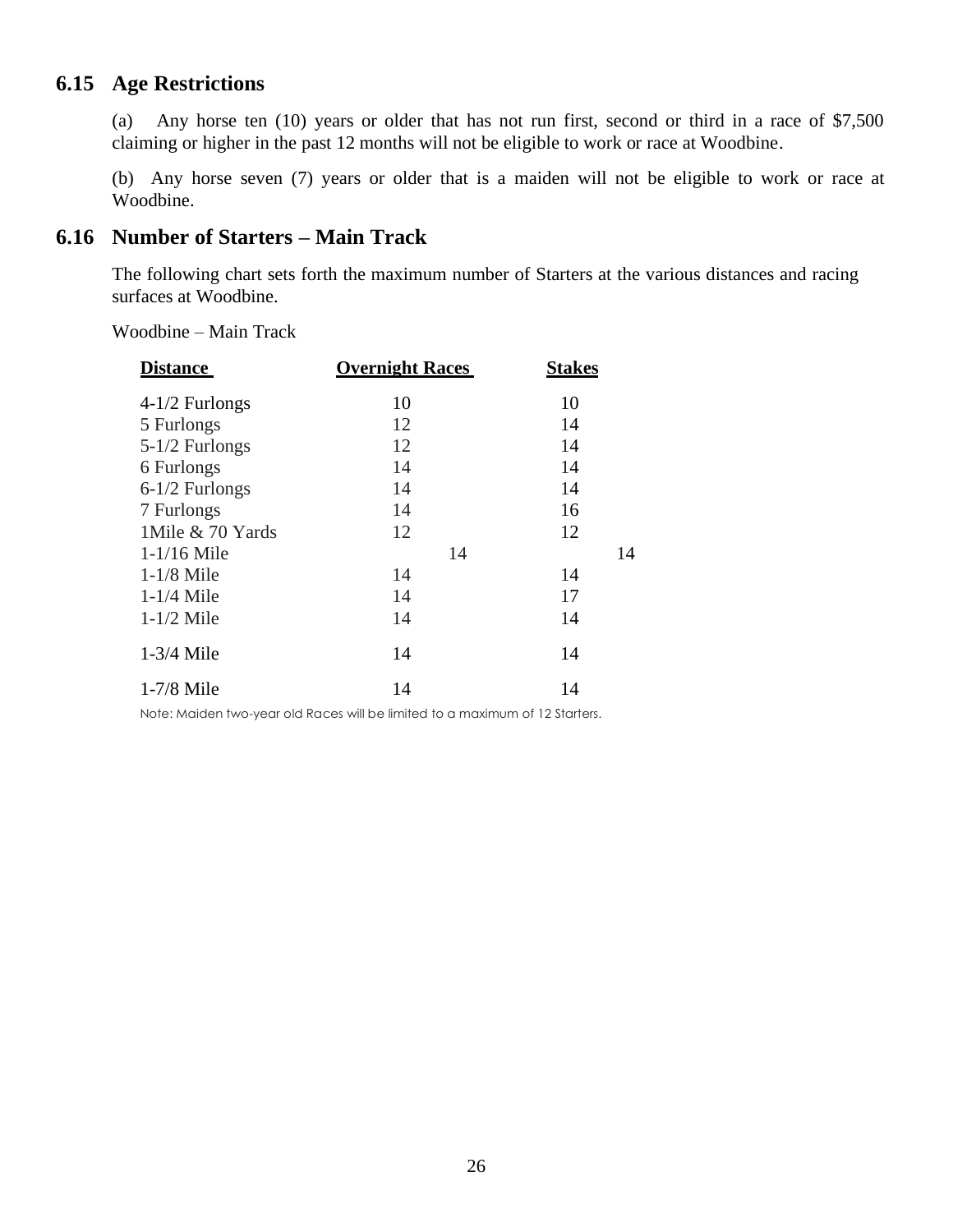# **Number of Starters for Overnight Races on the Turf Courses**

| <b>Distance</b> | 6<br>Fur. | $6 - 1/2$<br>Fur. | 7Fur. | 1 Mile | $1 - 1/16$ | $1 - 1/8$ | $1 - 1/4$ | $1 - 3/8$ | $1 - 1/2$  | $1 - 5/8$         | $1 - 3/4$ |
|-----------------|-----------|-------------------|-------|--------|------------|-----------|-----------|-----------|------------|-------------------|-----------|
| Lane 1          | 14        | 14                | 14    | 14     | 14         | 14 Abt.   | 14        | 14        | 14         | 14 Abt.           | 14 Abt.   |
| Lane 2          | 14        | 14                | 14    | 14     | 14         | 14 Abt.   | 14        | 14        | 14         | 14 Abt.           | 14 Abt.   |
| Lane 3          | IO.       | 14                | 14    | 14     | 14         | 14        | 12        | 13        | 14         | 14                | 14        |
| Lane 4          | 10        | 12                | 14    | 14     | 14         | 14        | 10        | IO        | 10<br>Abt. | $10$ $\Delta$ bt. | 10 Abt.   |
| Lane 5          | 10        | 12                | 12    | 12     | 12         | 12        | 8         | 8         | 8 Abt.     | 8 Abt.            | 8 Abt.    |

#### i) **E.P. Taylor Turf Course**

#### ii) **Inner Turf Course**

| <b>Distance</b> | 5<br>Fur. | 71/2<br>Fur. | 1 Mile | $1 - 1/16$ | $1 - 3/8$ | $1 - 1/2$ |
|-----------------|-----------|--------------|--------|------------|-----------|-----------|
| Lane 1          | 12        | 11           | 12     | 12         | 12        | 12        |
| Lane 2          | 12        | 11           | 12     | 12         | 12.       | 12        |
| Lane 3          | 10        | 9            | 11     | 11         | 11        | 11        |
| Lane 4          | 8         | 8            | 10     | 10         | 8         | 8         |

Note: Maiden two-year-old Races will be limited to a maximum of 12 Starters.

Note: If after normal draw procedure a race must be reduced in number of Starters horses may be Scratched using normal preferences. Note: Two-year-old races will be limited to a maximum of 8 starters in lane 4 (Inner Turf)

 $\overline{\phantom{a}}$ 

#### **6.18 Timed Workouts**

(a) Qualifying Times for Workouts, as per AGCO Rule TB 6.30.03

| 2 Furlongs 26.0   |  |
|-------------------|--|
|                   |  |
|                   |  |
|                   |  |
| 6 Furlongs 1:19.0 |  |
| 7 Furlongs 1:32.0 |  |
|                   |  |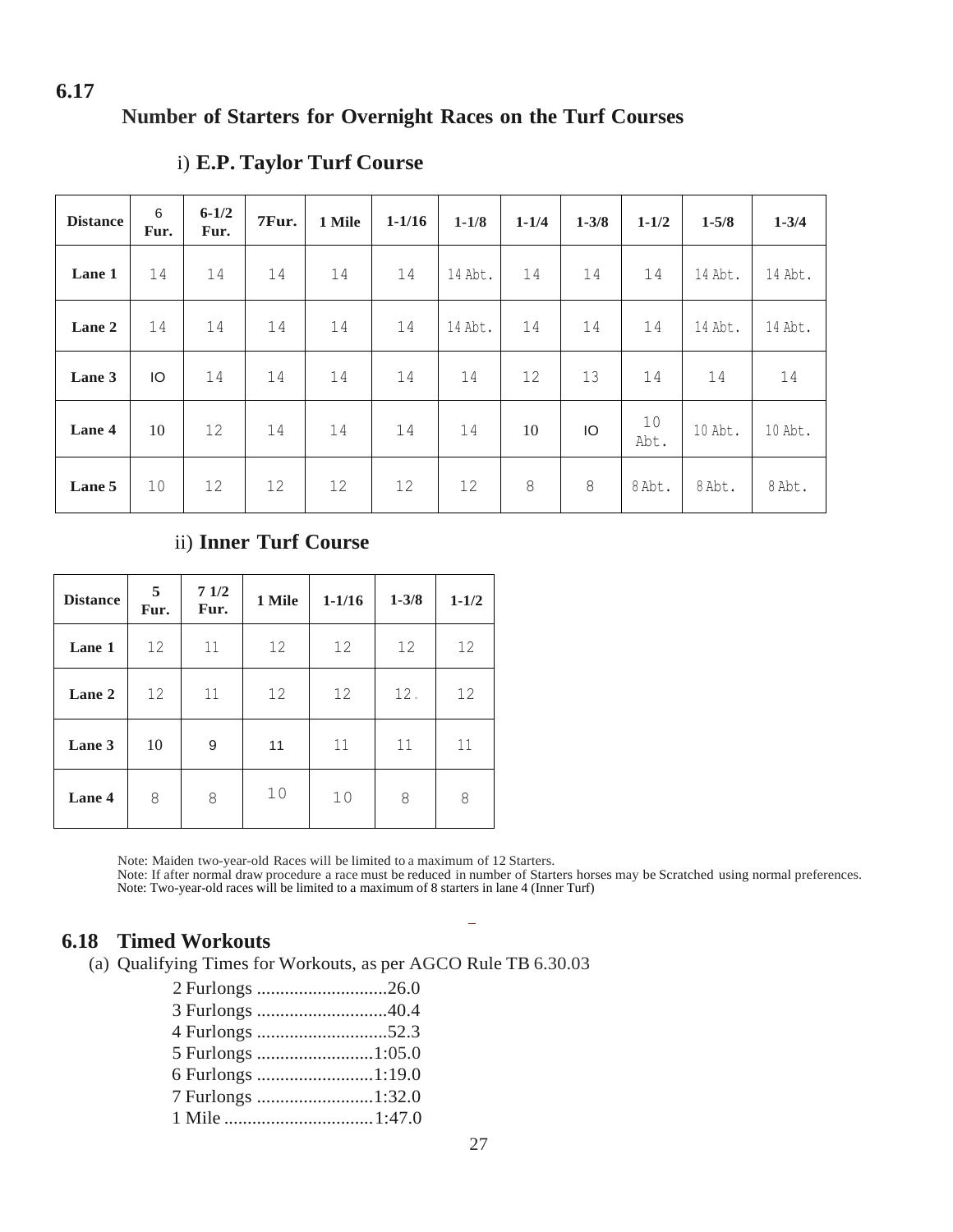(b) In order that a horse may receive an official work time, the following conditions must have been met:

- (i) The gap attendant must have been advised of the horse's correct name, the distance it will work, and the area on the track where it will work, at the time the horse entered onto the track to work. (AGCO Rules of TB Racing:23.07)
- (ii) The horse must work the distance in at least the minimum of time required for that specific distance. (See above)
- (iii) The clockers shall only credit the horse for the distance that the horse, in their opinion, actually worked, and not give out a work time for any other distance to which it has galloped out.
- (iv) The work sheet for each day must be initialed in the appropriate place, by the actual clocker who clocked the horse, prior to the sheet leaving the clocker stand, before the horse can be given an official work time. Any person wishing to dispute an official work time must do so prior to the post time for the first Race on the next racing day after the work took place. That dispute must be directed to the Chief Clocker or his/her delegate for investigation and decision. If the complainant does not accept the decision of the Chief Clocker, he/she shall promptly submit it to the Stewards. The time for official works shall not be given out by the clocking staff prior to the daily work sheet being filed with the Racing Secretary's office.
- (v) To assist the Trainers, they can request work out times prior to the publishing of official times. Such requests are to be made to the gap person and sheet writers will respond as their workloads permit. These times are a convenience to trainers and are not official.

#### **6.19 Equivalent Distances**

The following approximate metric conversion will be considered as an equivalent distance for eligibility allowances:

One Mile.................1600 Metres

#### **6.20 Training**

- (a) Galloping on the rail is strictly prohibited.
- (b) There will be no more than three gallopers or workers abreast, except when working from the gate.
- (c) Galloping the wrong way is strictly prohibited.
- (d) Galloping or working inside the "dogs" is strictly prohibited.
- (e) Jogging the wrong way is not allowed within one quarter of a mile of the starting gate.
- (f) Jogging the wrong way must be done in single file.
- (g) Ponying is restricted to the outside half of the track.
- (h) Outriders' instructions must be obeyed at all times.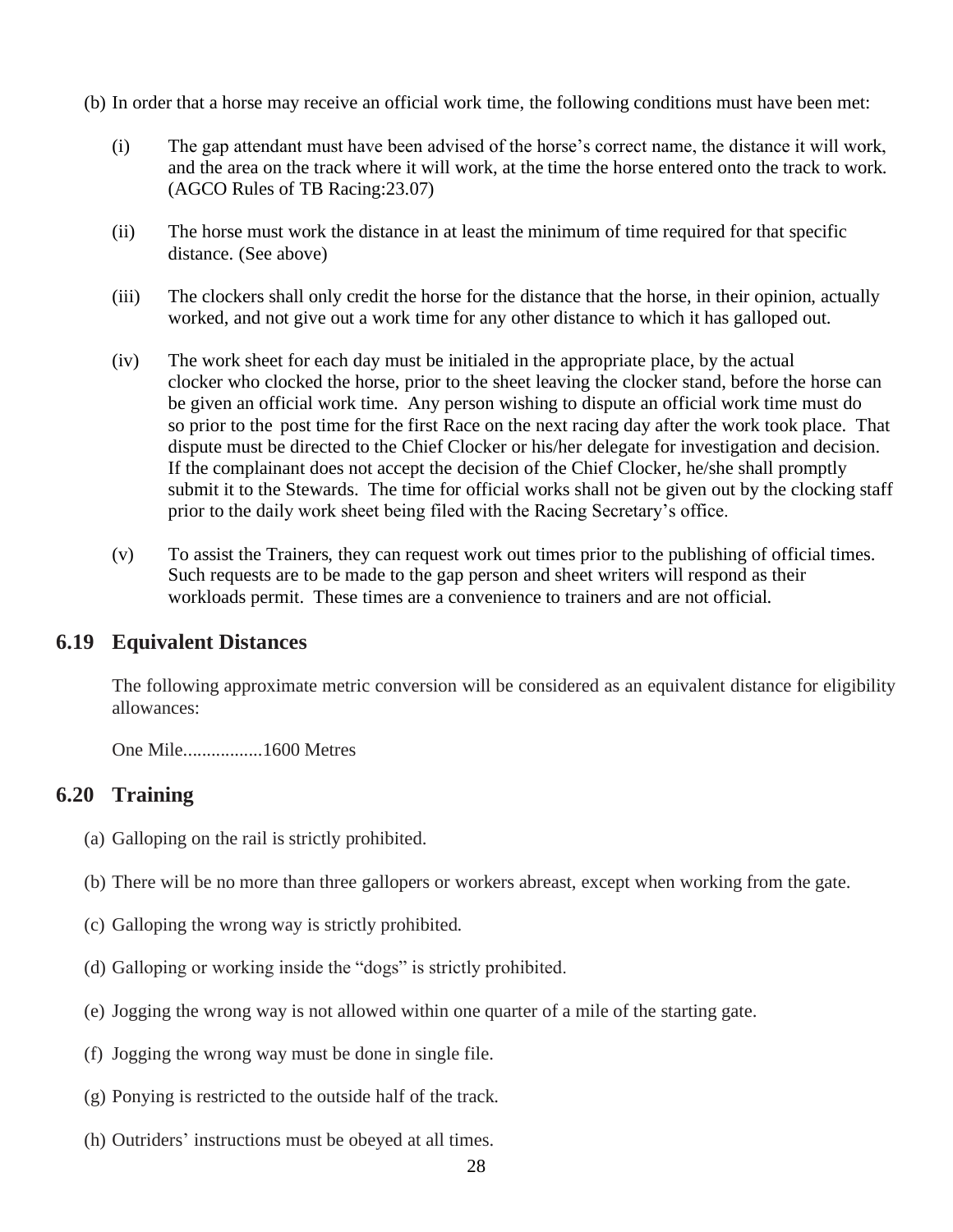(i) If siren is activated, pull up and ease to outside, look for danger. Continuing to gallop through the siren will result in fine and/or loss of privileges.

#### **6.21 Track Problems**

Any problems relating to any of the Racetracks or training tracks should be brought to the attention of the Track Superintendent.

# **6.22 Racing Equipment**

- (a) If a horse enters a Race that is not used, is excluded from a Race that overfills, or is Scratched, an equipment change must be re-submitted.
- (b)For racing purposes, a bar shoe includes any method used to close an open shoe. Bar shoes must be declared at time of entry.
- (c) Once saddled, the saddlecloth must be conspicuously displayed.
- (d) Halters must be removed before the jockey mounts.

# **6.23 Blinkers**

- (a) Blinker changes must be declared at time of entry, regardless of when or where the horse last raced. First time Starters must declare blinkers at time of entry. If a horse enters a Race and is not used, is excluded from a Race that overfills, or is Scratched, an equipment change must be re-submitted.
- (b) Only one set of the following five (5) types of blinkers shall be worn by a horse in a Race at a Racetrack:
	- (i) full cup;
	- (ii) cup (French);
	- (iii) Open cup (having minimum measurement of 1" measured on the outside of the cup);
	- (iv) closed cup; or
	- (v) extended cup.

# **6.24 Side Rolls/Cheek Pieces**

(a) Side roll/cheek piece changes must be declared at time of entry, regardless of when or where the horse last raced. First time Starters must declare side rolls/cheek pieces at time of entry. If a horse enters a Race and is not used, is excluded from a Race that overfills, or is Scratched, an equipment change must be re-submitted.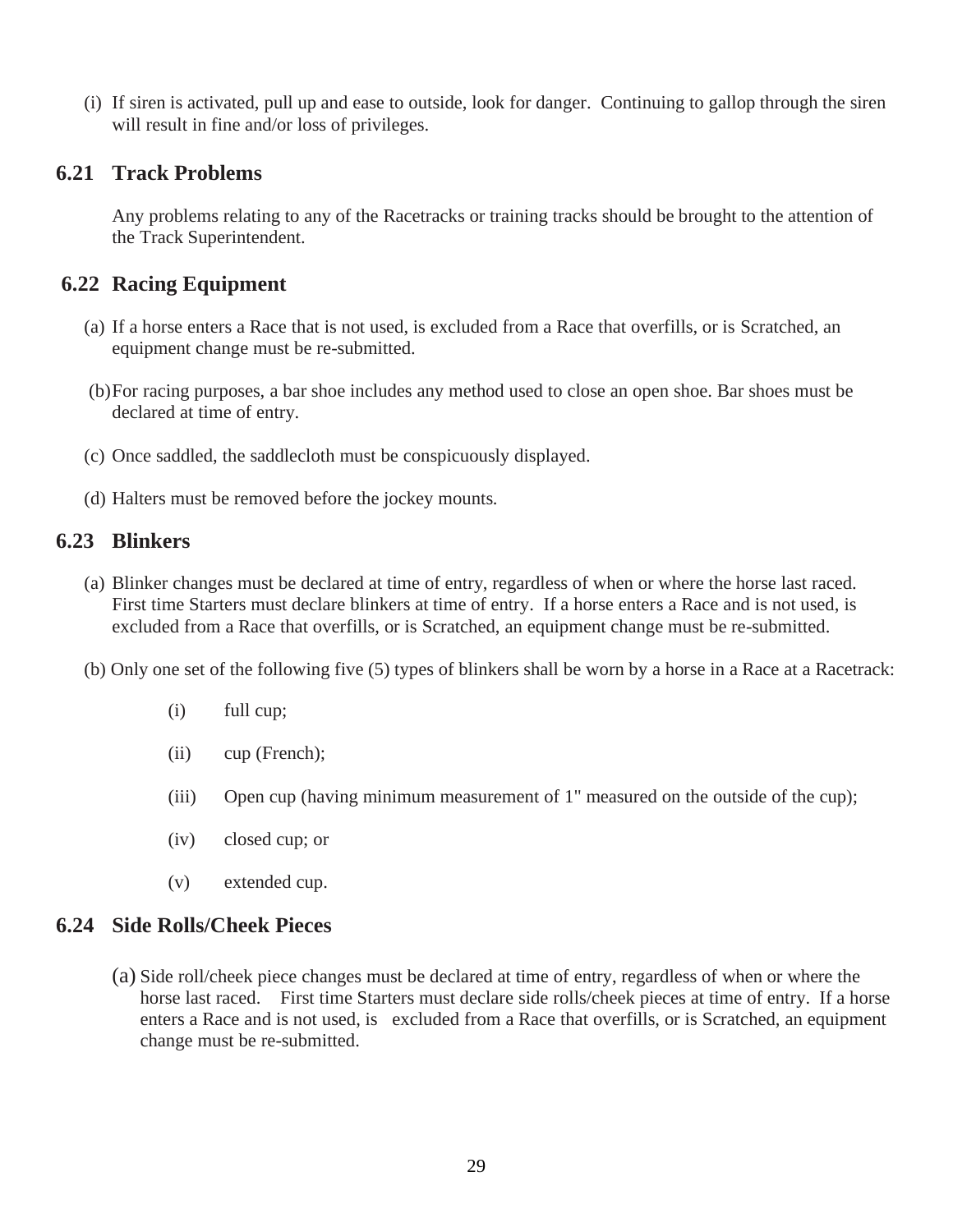# **6.25 Shoes**

- (a) Turf Course: No toe grabs, caulks, stickers, blocks, turndowns, inserts, trailers or heel extensions will be allowed on the front or hind shoes. ONLY FLAT, QUEEN'S PLATE, QUEEN'S PLATE XT OR EQUIVALENT MAY BE USED.
- (b) Tapeta: No toe grabs, caulks, stickers, blocks, turndowns, inserts, trailers or heel extensions will be allowed on the front or hind shoes. ONLY FLAT, QUEEN'S PLATE, QUEEN'S PLATE XT OR EQUIVALENT MAY BE USED.
- (c) WEG, in its sole and absolute discretion, shall have the power to make the final determination of which shoes shall be permitted for racing at WEG.

# **6.26 Paddock**

- (a) Only the Applicant, who is a trainer, owner or guest of a horse racing, and any other person authorized by WEG may enter the paddock.
- (b) Children may only enter the paddock at the discretion of the Paddock Judge, and must be under adult supervision.
- (c) All persons in the paddock must be appropriately attired.

# **6.27 Attire**

- (a) Helmets must have a functioning chin strap and must be worn and fastened at all times while mounted on a horse AGCO Rule TB 14.02.01.
- (b) Boots with heels must be worn by riders at all times, on all tracks.
- (c) Safety vests must be worn and fastened at all times while mounted on a horse AGCO Rule TB 14.02.01.

#### **6.28 Silks**

- (a) Racing Silks must be purchased by the owner and placed in the Jockey's Room before starting a horse in a Race.
	- (b) A jockey may wear advertising or logos on his/her pants only with the express written approval in advance of both WEG and the owner of the horse. Jockey pants must be white in colour.
	- (c) Racing Silks must be approved in advance by the Race Secretary or his/her designate. Any disputes regarding use of Racing Silks shall be decided by the Race Secretary or his/her designate, in his/her sole discretion.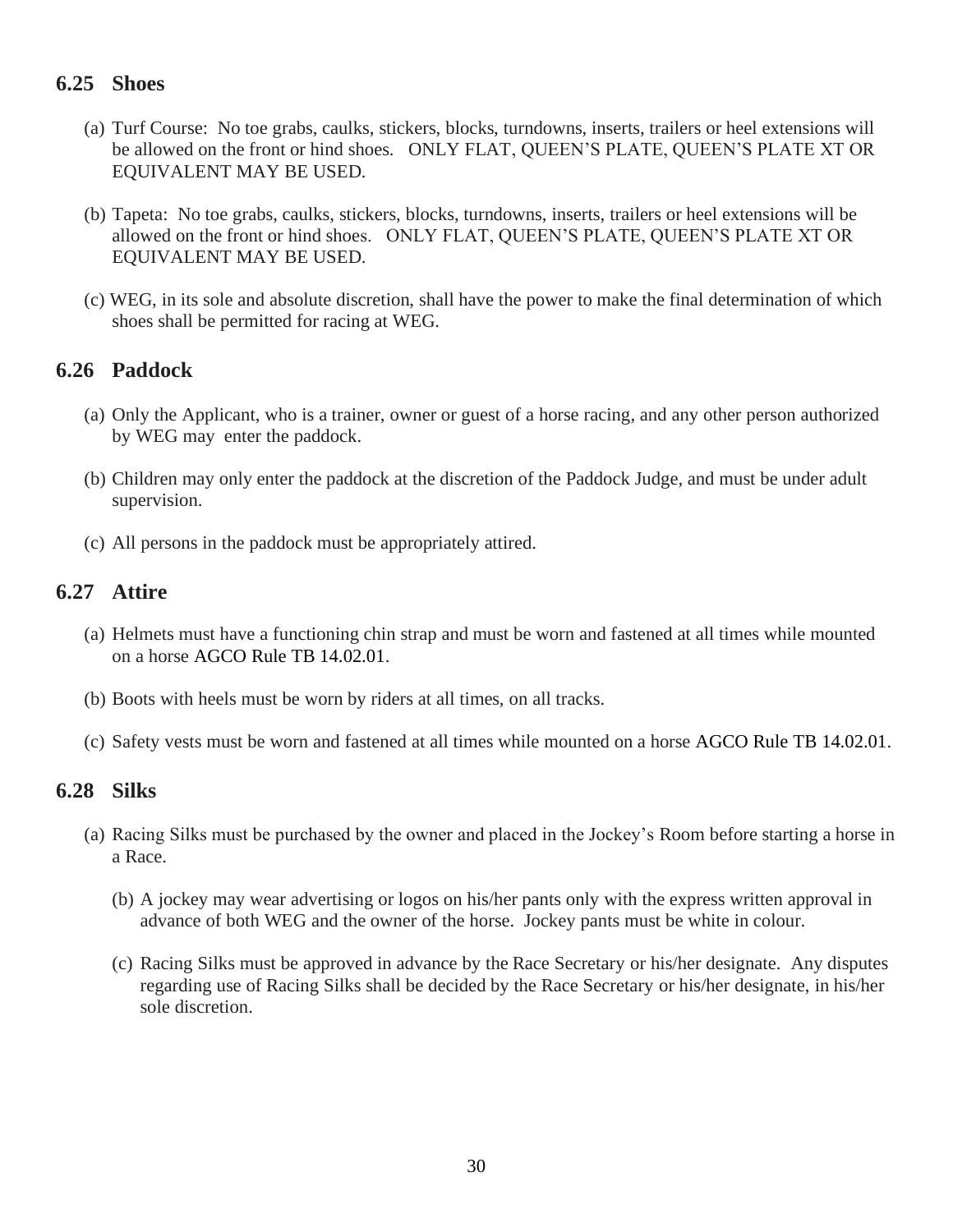# **6.29 Purses**

The purse distribution to owners programmed to race for each Overnight Race shall be as follows:

1st place 60 percent 2nd place 20 percent 3rd place 11 percent 4th place 6 percent 5th place 3 percent

In addition, any horse that is an official Starter and does not finish in the top five awarded positions will receive \$400.00, paid to the owner's account unless otherwise noted.

#### **6.30 Definitions of Race Restriction**

- (a) Foaled in Canada: to be eligible for 'Foaled in Canada' Races the horse must be a registered Canadianbred as defined in AGCO Rule TB 34.02.
- (b) Foaled in Ontario: to be eligible for 'Foaled in Ontario' Races the horse must be a Registered Ontariobred, foaled in the Province of Ontario, out of an Ontario Resident Mare, registered with the Horse Improvement Program.
- (c) Restricted Allowance: a 'restricted allowance' Race applies to any allowance Race restricted to horses foaled, bred or sired in any province or state.

#### **6.31 Fees**

Nomination payments, sustaining payments and entry Fees are due on the date advertised by cash, cheque, credit card or money order. Fees can be charged to an account only if a credit balance is maintained with the Horsemen's Bookkeeper.

#### **6.32 Turf Training**

- (a) Trainers are requested to obtain their turf slips the day prior to the training session. Horses without a turf slip may be denied access to the turf course.
- (b)You must have a turf race in the Condition Book within 2 weeks of the training session. No slip will be given without this information. Please note that WEG reserves the right to restrict sessions at any time.
- (c) Maidens and claimers that have run for \$40,000 or more in their last start are eligible.
- (d)No galloping or backing up.
- (e) No ponies.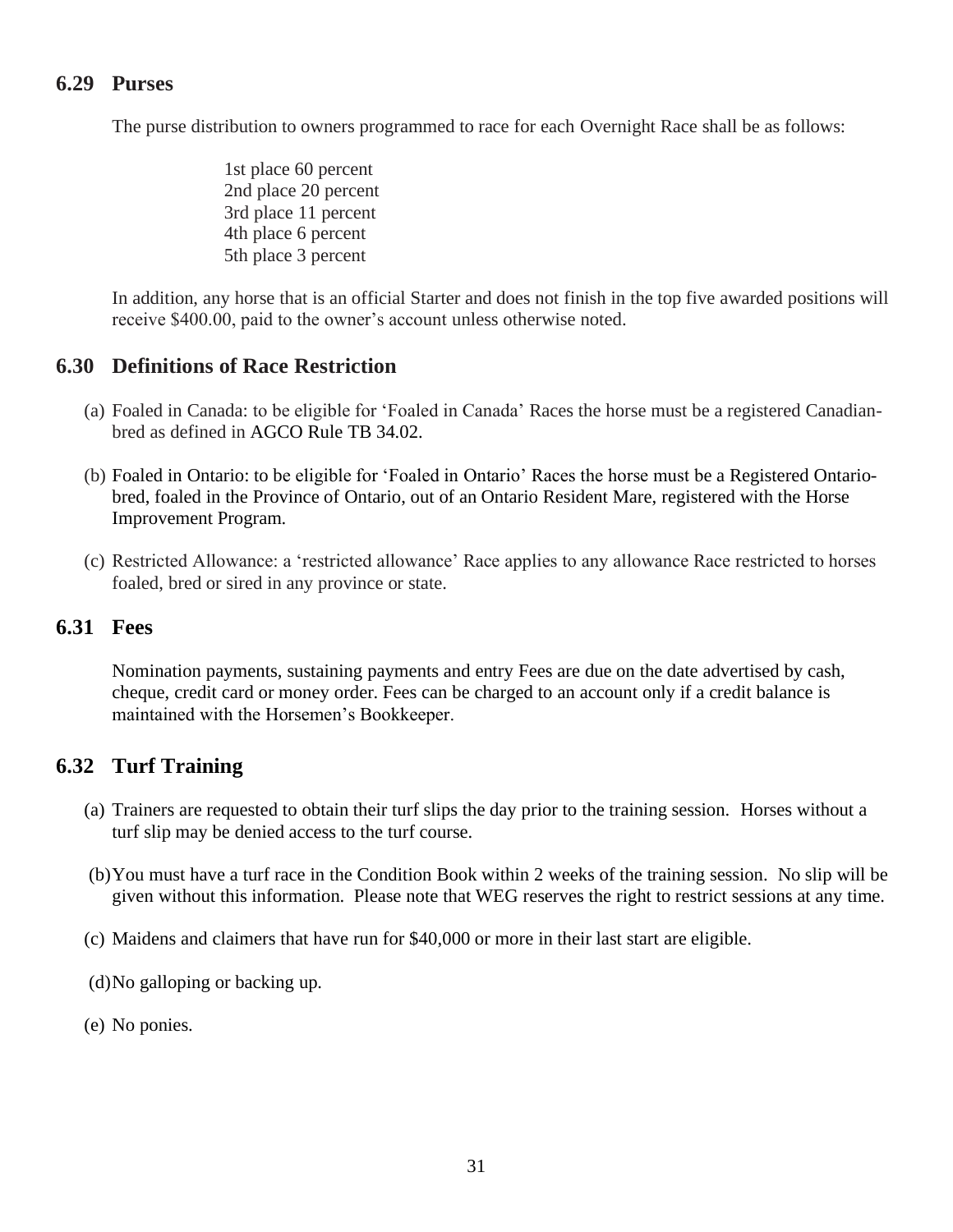# **6.33 Starting Gate**

- (a) Horses must receive a gate slip from the starter in order to be eligible to enter a Race.
- (b) Horses placed on the Starters list are ineligible to Race. Horses may only be removed from this list by the starter. It is the responsibility of the trainer to be aware of horses on the Starters list.

# **6.34 Surveillance Program**

- (a) WEG in its sole and absolute discretion may place a Race or a horse under a surveillance program (Policies Part II). This program, as applied to a Race, would commence at a time designated in the Condition Book. The affected horse will then be under surveillance until the specified Race has been run or the horse is Scratched. The period of time the horse(s) is under surveillance is at the sole and absolute discretion of WEG and may vary from time to time.
- (b) Any violation of these Policies may result in the affected horse being Scratched from the specified Race.

# **6.35 Scratch Policy**

Trainers may be allowed to Scratch for the purpose of re-entering before race day providing one or more of the following conditions exists:

- (a) The Scratch is from a larger field (betting interests) going into a Race with a smaller field (betting interests).
- (b) The Race must be carded before the Scratch is approved.
- (c) Should there be more requests to Scratch and re-enter than can be accommodated under the foregoing limitations, a random draw will be held to establish which entry or entries will be accepted.
- (d) Scratches will be allowed to 10 betting interests on race day after the Commission Vet check and Scratches have been completed. It is understood that horses in earlier Races may have to be administered Lasix before such Scratch requests are dealt with by the stewards.

# **6.36 Lasix**

Horses enrolled in the EIPH Program and receiving Lasix four (4) hours in advance of the scheduled post for a Race may not be allowed to leave the Premises until after the Race.

# **6.37 Horse In-Today Policy**

Horses that are in to race, including also eligibles, must have a sign (Horse In Today) posted on each stall door by 8:00 a.m. on the day of the Race. There are no exceptions to this policy. The sign must remain attached to the stall until the horse leaves the stall to race. When a scratch has been approved by the Stewards, the sign may be removed. Trainers that are not in compliance with this policy will be subject to a monetary fine of \$250. Any exceptions to this policy must be approved by either of the following Race Office staff: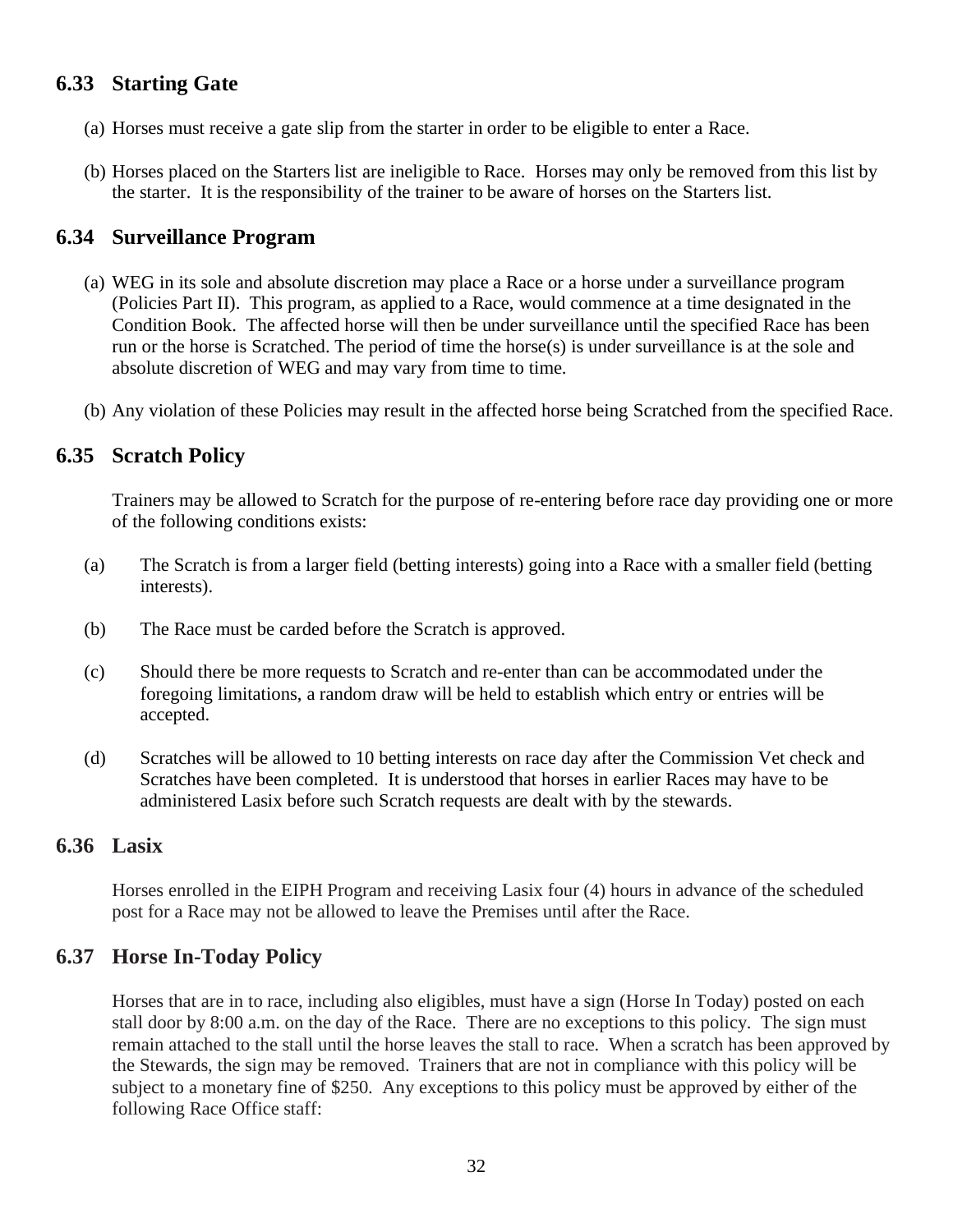- (a) Vice President, Thoroughbred Racing Operations
- (b) Senior Manager, Racing Operations
- (c) Racing Secretary

#### **6.38 Claiming**

In order to be eligible to claim a horse at Woodbine Racetrack, the trainer for the approved owner making the claim must be stabled on the grounds of an Ontario Thoroughbred Racetrack and have an approved stall application for the current Race meet on file. If the above conditions are not met, the claim shall be void.

#### **6.39 Slaughter of Racehorses**

Any trainer or owner who is found to have caused a horse previously stabled in Ontario to be sent to a slaughter facility will be denied stabling privileges at Woodbine Racetrack.

#### **6.40 Stake Races**

WEG reserves the right to cancel or re-schedule any Stake Race, including overnight Stake Races, at any time in its sole and absolute discretion. In the event of cancellation of any Stake Race, all entry fees will be refunded in full.

# **PART VII – PENALTIES**

#### **7.1 Penalties**

A violation of any of the Track Rules may lead to the imposition of a penalty or penalties including:

- (i) fines and/or loss of privileges at WEG;
- (ii) loss of any or all Fees; and/or
- (iii) eviction from the Premises.

# **PART VIII – INTERPRETATION**

#### **8.1 Definitions**

For the purposes of these Track Rules, the following capitalized terms shall have the meaning attributed to them as follows: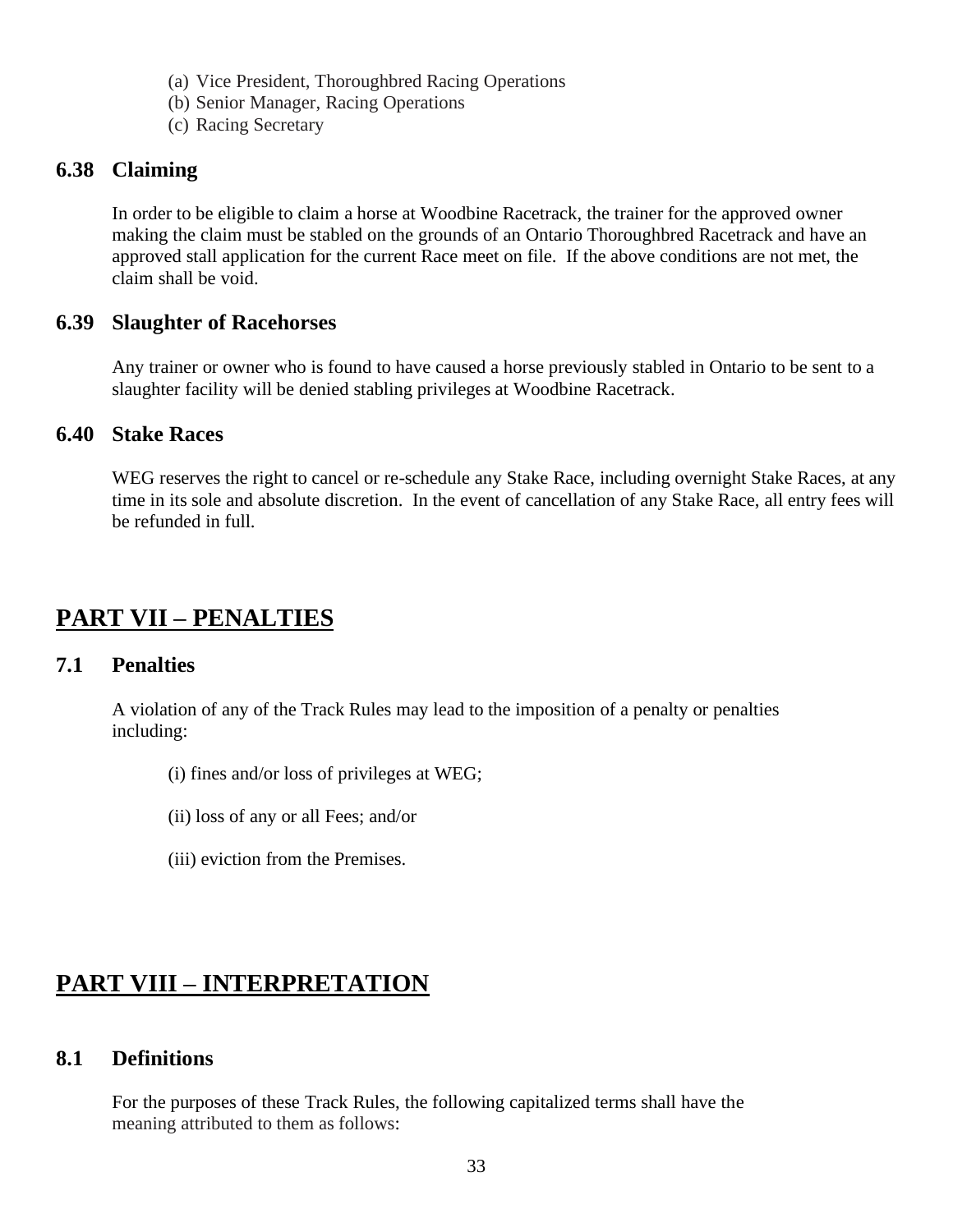"7/8 Chute" means that part of the main track extending from the six furlong starting position to the seven furlong starting position.

"AGCO" means the Alcohol and Gaming Commission of Ontario.

"AGCO Licence" means the licence issued by the AGCO pursuant to the *Rules of Racin*g permitting the licence-holder to participate in the horse racing industry in Ontario.

"AGCO Official" means an official appointed by the AGCO to carry out all the duties and responsibilities specified by the AGCO in the *Rules of Racing*.

"Allowance Race" means a non-Claiming Race for horses that have won a certain number of Races, or types of Races, or a certain amount of money.

"Also Eligible List" means a list of horses which are eligible to draw into a Race which overfills and from which one or more horses may be chosen to draw into the Race if Scratches occur.

"Applicant" means a person who intends to enter any horse or horses in any Race or Races at a Racetrack and all Applicants for Stall Accommodation and shall include:

- (i) a trainer,
- (ii) an agent/assistant to any Applicant,
- (iii) the principal for whom the Applicant is the agent,
- (iv) all owner(s) of horses controlled by the Applicant,
- (v) every owner's and Applicant's riders, Grooms, employees, licencees, agents and invitees (including guests), and
- (vi) their respective heirs, representatives, successors and assigns.

"ARCI" means Association of Racing Commissioners International Inc.

"Authorized Racing Official" means anyone authorized, approved and licenced to act in that capacity by the AGCO.

"Backstretch Area" means any area on the Premises which:

- (i) is not generally open to the general public; and
- (ii) is required to be accessed and used by those persons involved in the racing, training and use of horses at a Racetrack.

"Claiming Race" means a Race in which any horse starting may be purchased for a designated amount in conformance with the *Rules of Racing*.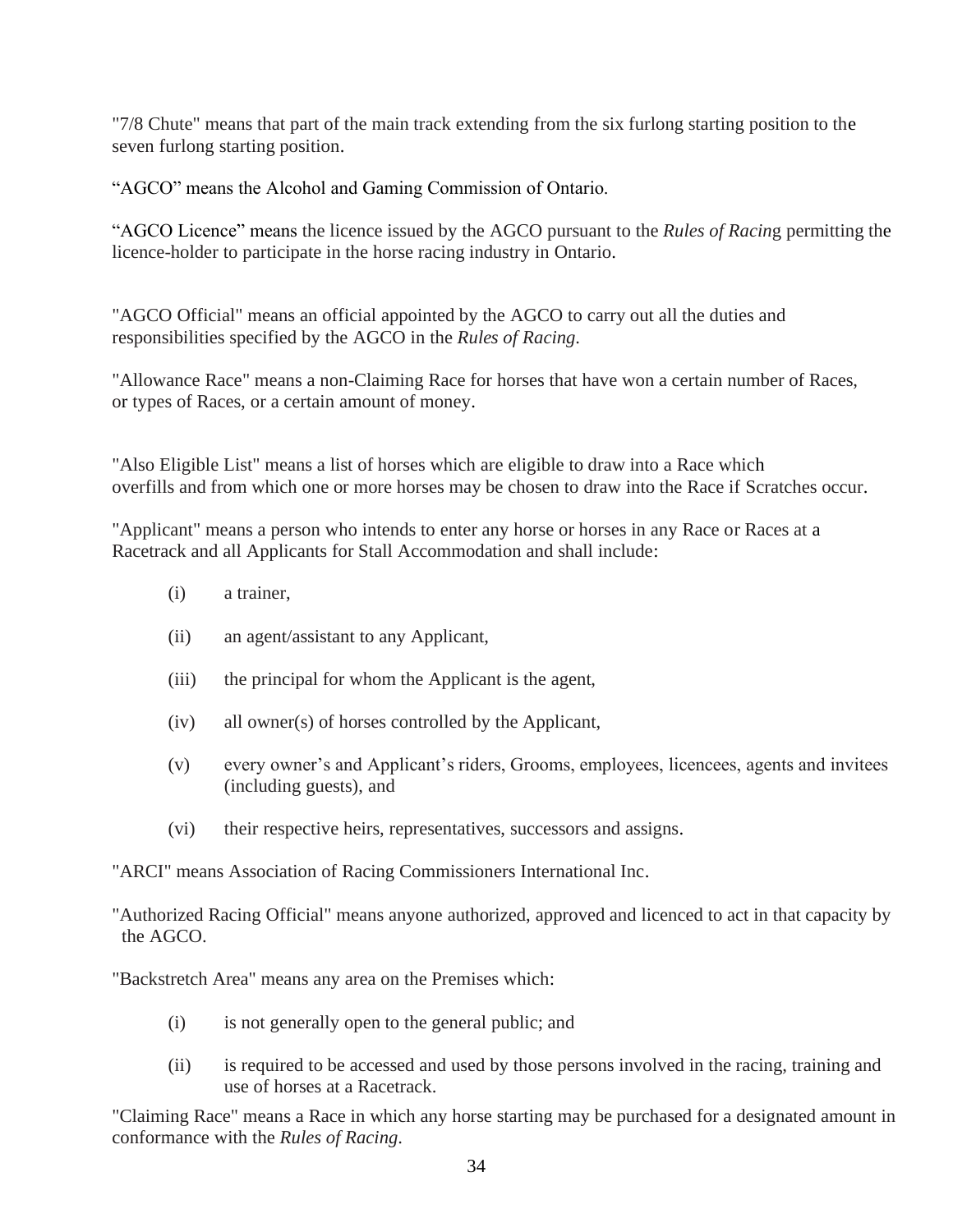"Coggins Test" means the blood test conducted to test for "Equine Infectious Anaemia".

"Condition Book" means the publication issued by the Racing Secretary listing the upcoming Races to be offered for the subsequent calendar period.

"*CPMA Regulations*" means the Pari-Mutuel Betting Supervision Regulations established from time to time by the Canadian Pari-Mutuel Agency.

"Eligibles" means horses which fit the conditions of a Race, i.e. age, sex, money or Races won.

"Entry" means an application by an Applicant for:

- (i) a specific horse to run in a specific Race; or
- (ii) two horses to run in the same Race, which have common ties in ownership or lease; or
- (iii) two or more horses entered in a Stakes Race, which have common ties in ownership or lease.

"Fee" means any Fee associated with participating in a Race.

"Fire Prevention Procedures" means those written procedures and guidelines relative to fire prevention which are established by WEG from time to time and posted throughout the Backstretch Area which are separate and distinct from the Track Rules.

"Groom" means an individual actively working in the horse racing industry as a groom.

"Handicap Race" means a Race in which the weights are assigned by the Racing Secretary.

"In-Slip" means the document authorizing the movement of horses into the Woodbine backstretch.

"Maiden Allowance Race" means a non-Claiming Race for horses that have never won a Race.

"Main Track Only List" means the list of horses which may draw into a Race only if the Race was originally scheduled to run on the turf course and is switched to the main track.

"Manager of Backstretch Operations" means the person employed by WEG and designated as Manager of Backstretch Operations, from time to time, or having the responsibilities thereof.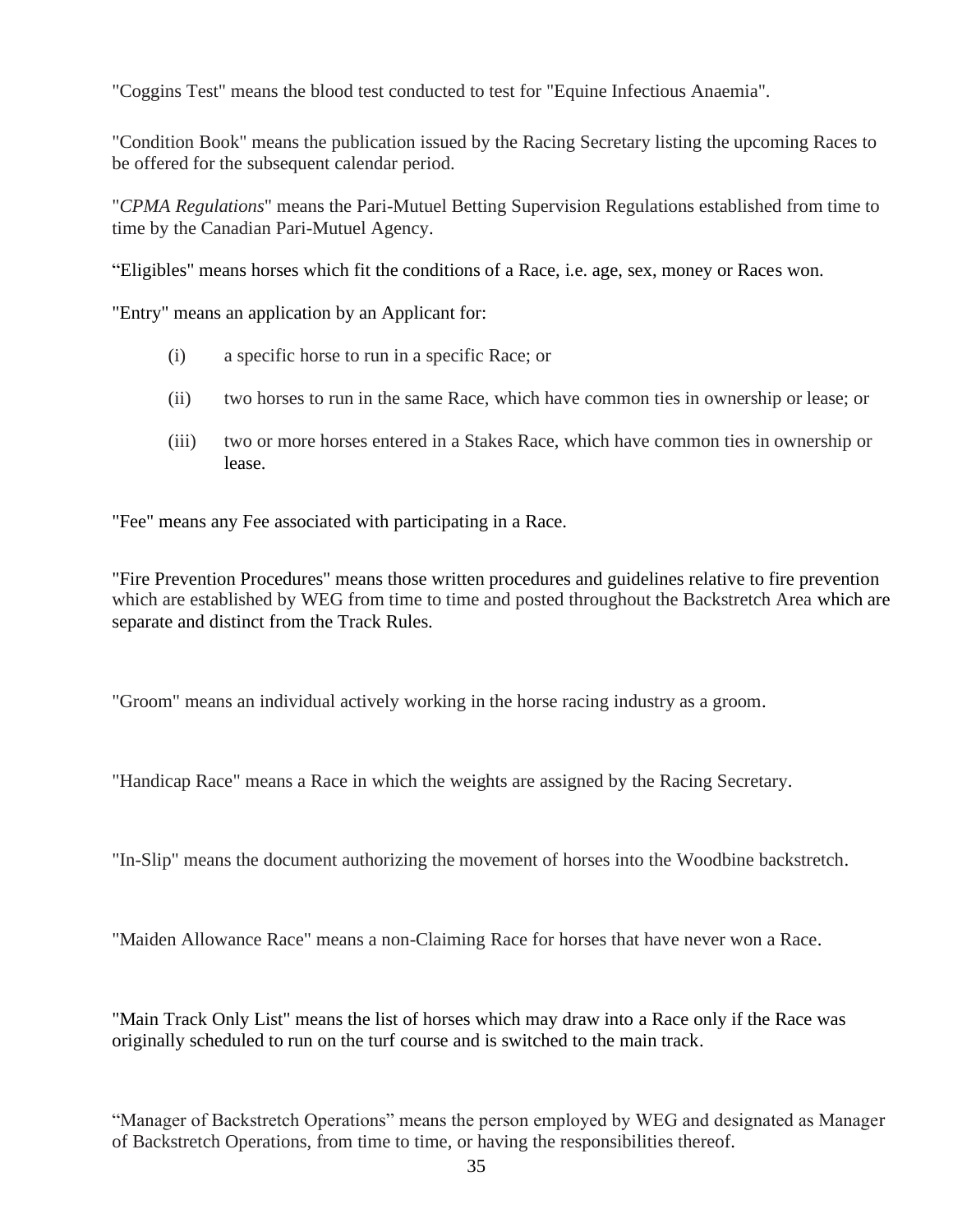"Optional Race" means a Race in which horses may be entered under allowance conditions or for a claiming price.

"Out-Slip" is the document authorizing the movement of horses out of the Woodbine backstretch.

"Paddock" means a security controlled facility designated by WEG where horses and Race participants shall assemble for the purposes of conducting a Race card or Race related event.

"Premises" shall include all of WEG's property located at the Racetrack including the Stable Areas, Backstretch Areas, dormitories, grandstand, parking lots and associated grounds.

"Prep Race" means an allowance race in which the conditions and scheduling are designed to prepare horses for a specific Stakes Race.

"Race" means a contest between horses taking place on a Racetrack.

"Race Office" is that portion of the designated building dedicated to the Thoroughbred Racing department for the purpose of processing Race entries and formalizing a race card.

"Racetrack" means a racetrack operated by WEG or located on any part of the Premises.

"Racing Secretary" means an individual employed by WEG responsible for overseeing the preparation of Race cards.

"Registration Papers" means a foal certificate duly registered with and approved by the registry office of the Jockey Club (Lexington, Kentucky).

"Resident" means an individual who has complied with Section 5.3 of the Track Rules and is occupying a room in the Dormitory.

"Track Rules" means the Thoroughbred Track Rules and Policies of WEG herein prescribed and any amendments made thereto by WEG from time to time.

*"Rules of Racing"* means the Rules of Thoroughbred Racing established from time to time by the AGCO.

"Scratches" means the withdrawal of entered horses after the closing of entries.

"Security Officer" means a uniformed member of WEG's security force.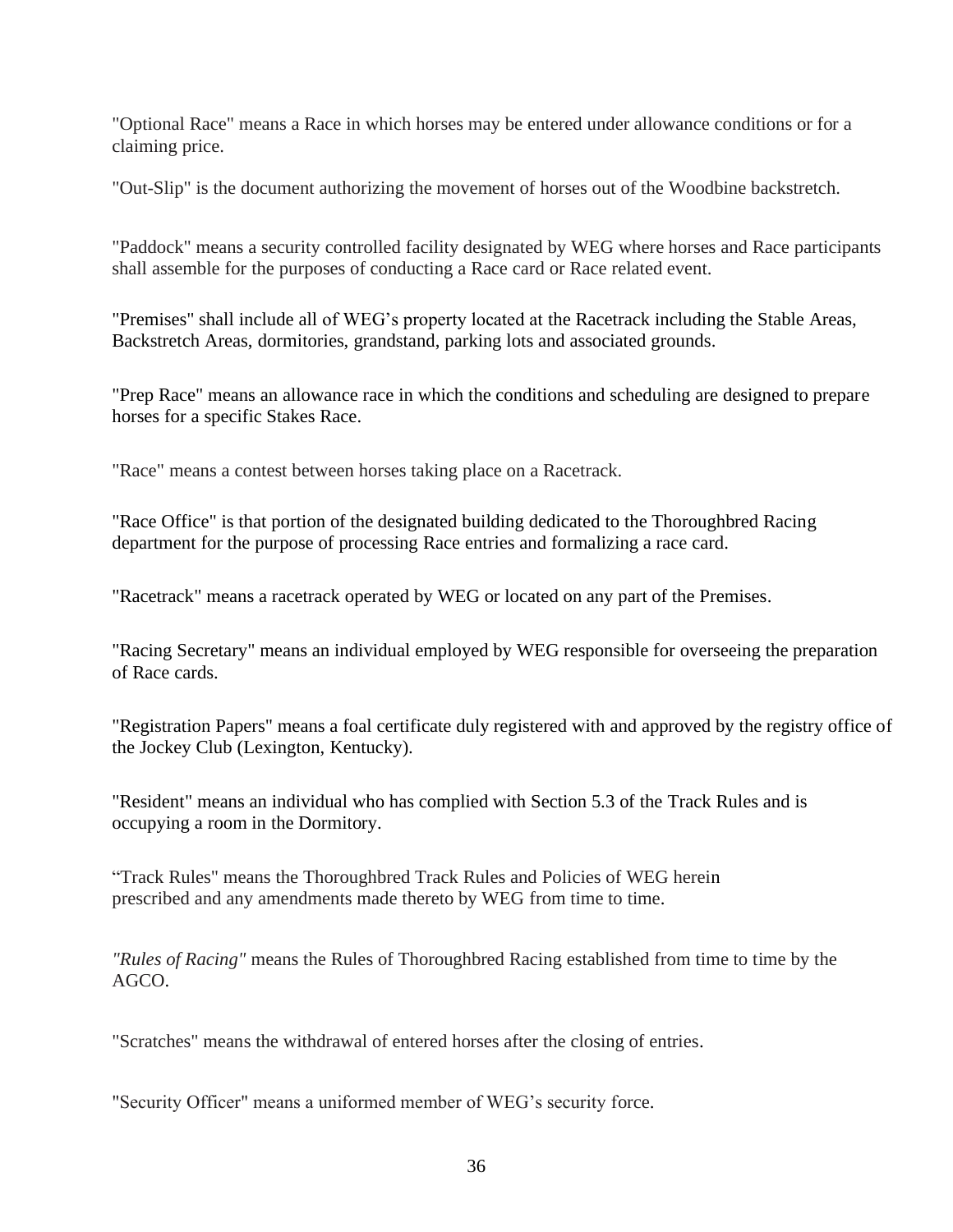"Sponsor" means the designation given to a Stable Area Access Sticker holder who has signed in a guest.

"Stable" means a barn or livery on the Premises used for the purposes of housing Race horses.

"Stable Area" includes those places within the Premises comprising the Stables, track kitchens, racing offices, training areas, tack rooms, saddling areas including paddock and walking ring, winner's enclosures and dormitories are located.

"Stable Area Access Sticker" means the permit or permits issued by WEG from time to time pursuant to Part II of the Track Rules.

"Stabling Manager" means the person employed by WEG and designated as the Stabling Manager, from time to time.

"Stake Race" means: (See Definitions Chapter 2, AGCO Rules of TB Racing)

- (i) any Race in which nominations close more than 72 hours in advance of the running of the Race and for which subscribers contribute money towards the purse of the Race; or,
- (ii) a Race for which horses are invited by a racing association to run for a guaranteed purse of \$50,000 or more without payment of a Fee for the Stakes Race.

"Stall Accommodation" means horse stabling and/or stables assigned to individual trainers by WEG.

"Stall Office" is that portion of the designated building dedicated to the Thoroughbred Racing department for the purpose of managing stabling and stall accommodation.

"Starter" means horses which run in a Race and are not declared non-starters by the Stewards.

"Starter Race" means a Race in which all horses must have started for a specified claiming price or lower since a specified date.

"Steward" means a racing official appointed by the AGCO with powers and duties specified by statute and/or the *Rules of Racing*.

"Tack Room" means any storage or office location assigned to a trainer by WEG.

"Track Superintendent" means the individual employed by WEG responsible for overseeing the track surface preparation and maintenance.

"WEG" means Woodbine Entertainment Group.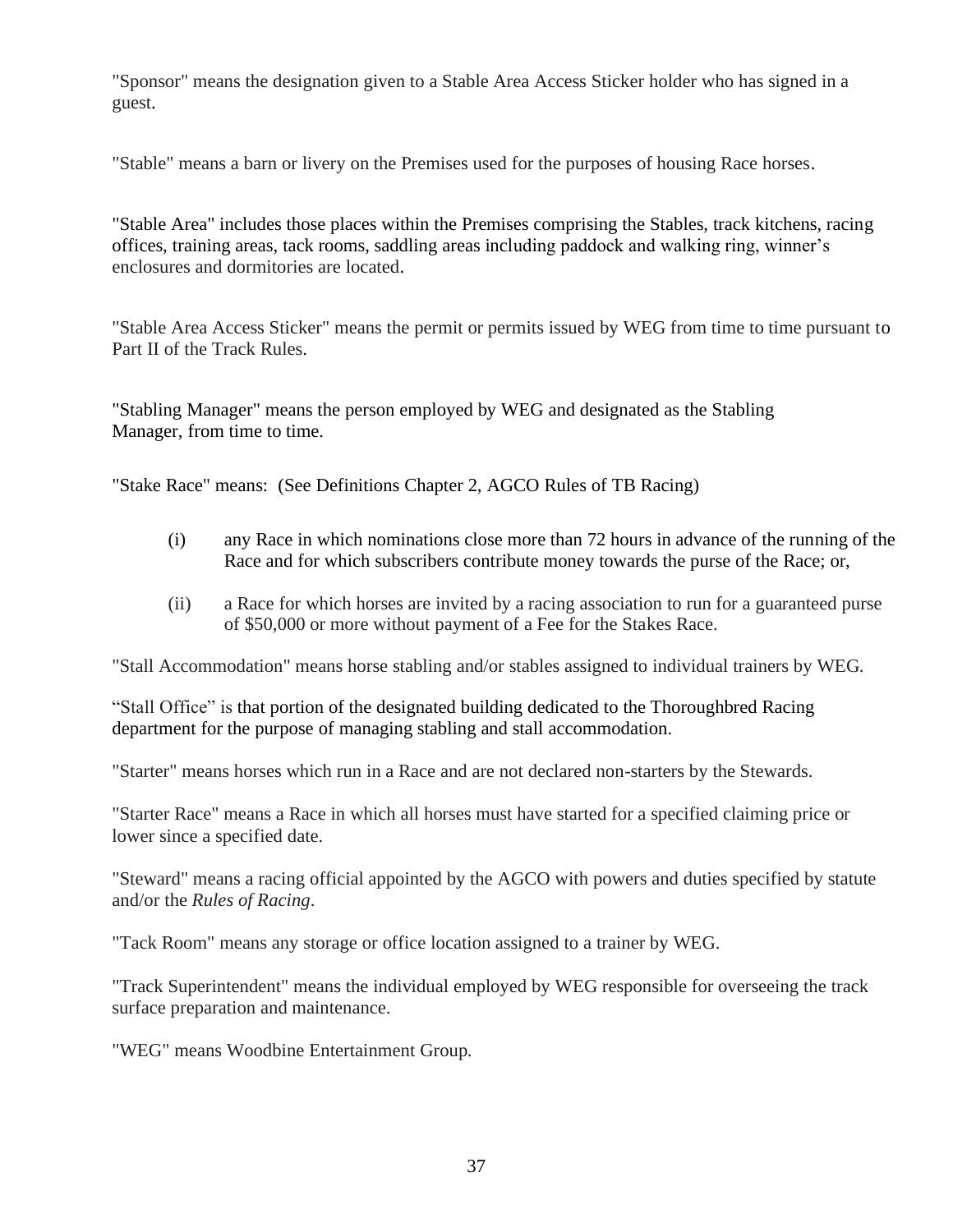# **8.2 Other Interpretation Matters**

In this Agreement:

- (a) words denoting the singular include the plural and vice versa and words denoting any gender include all genders, unless the context otherwise requires;
- (b) the word "including" or "includes" shall mean "including [or includes] without limitation"; and
- (c) the division of these Track Rules into separate Articles, Sections, Subsections and Schedules, the provision of a table of contents and the insertion of headings are for convenience of reference only and shall not affect the construction or interpretation of these Track Rules.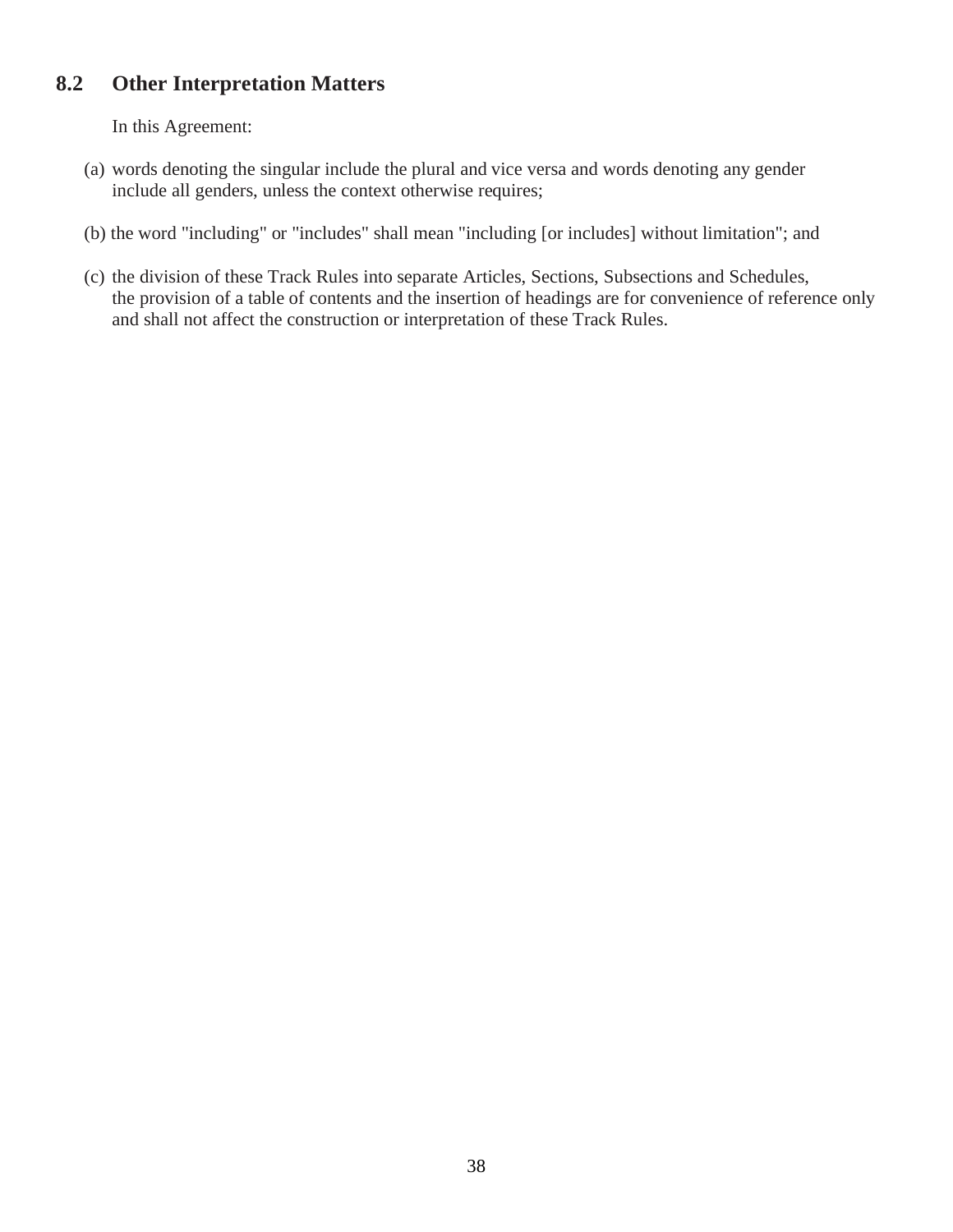# **POLICIES**

# **PART I – POLICIES RESPECTING INSURANCE, LIABILITY AND HEALTH AND SAFETY**

# **1.1 Applicability of Part I Policies**

In this Part I, the term 'Applicant' shall only refer to those Applicants who are trainers.

#### **1.2 Insurance**

- (a) The Applicant shall at all times maintain comprehensive general liability insurance in the minimum amount of \$1 million per occurrence which shall indemnify WEG and its directors, officers, employees and agents from any and all liability. The Applicant shall upon request by WEG provide to WEG a Certificate of Insurance and any other documentation WEG may reasonably request evidencing that the foregoing insurance is in effect.
- (b) The Applicant shall name WEG as an additional insured entity under the Applicant's comprehensive general liability coverage.
- (c) The Applicant shall provide WEG with thirty (30) calendar days' notice of cancellation or non-renewal of the Applicant's comprehensive general liability coverage.

# **1.3 Health and Safety**

- (a) The Applicant is responsible for his or her own health and safety, and for the health and safety of all persons in his or her employ or with whom he or she has contracted. Without limitation, the Applicant shall comply with the terms and requirements of the *Occupational Health and Safety Act* (Ontario) and the Regulations under that Act, and implement all programs and procedures necessary to ensure such compliance.
- (b) The Applicant shall ensure that all of his or her employees and contractors have the training and supervision necessary or appropriate for the performance of their respective duties or services, including the use of personal protective equipment and safety measures and procedures.
- (c) The Applicant shall comply, and shall be responsible for and ensure the compliance of all of his or her employees and contractors, with all safety rules and procedures established by WEG from time to time, including those provided specifically to the Applicant or posted on the Premises.
- (d) Upon request, the Applicant shall provide to WEG a Certificate of Clearance from the Workplace Safety and Insurance Board and/or adequate proof that the Applicant has paid-up coverage under the *Workplace Safety and Insurance Act* (Ontario). (AGCO Rules of TB Racing: 29.09.01)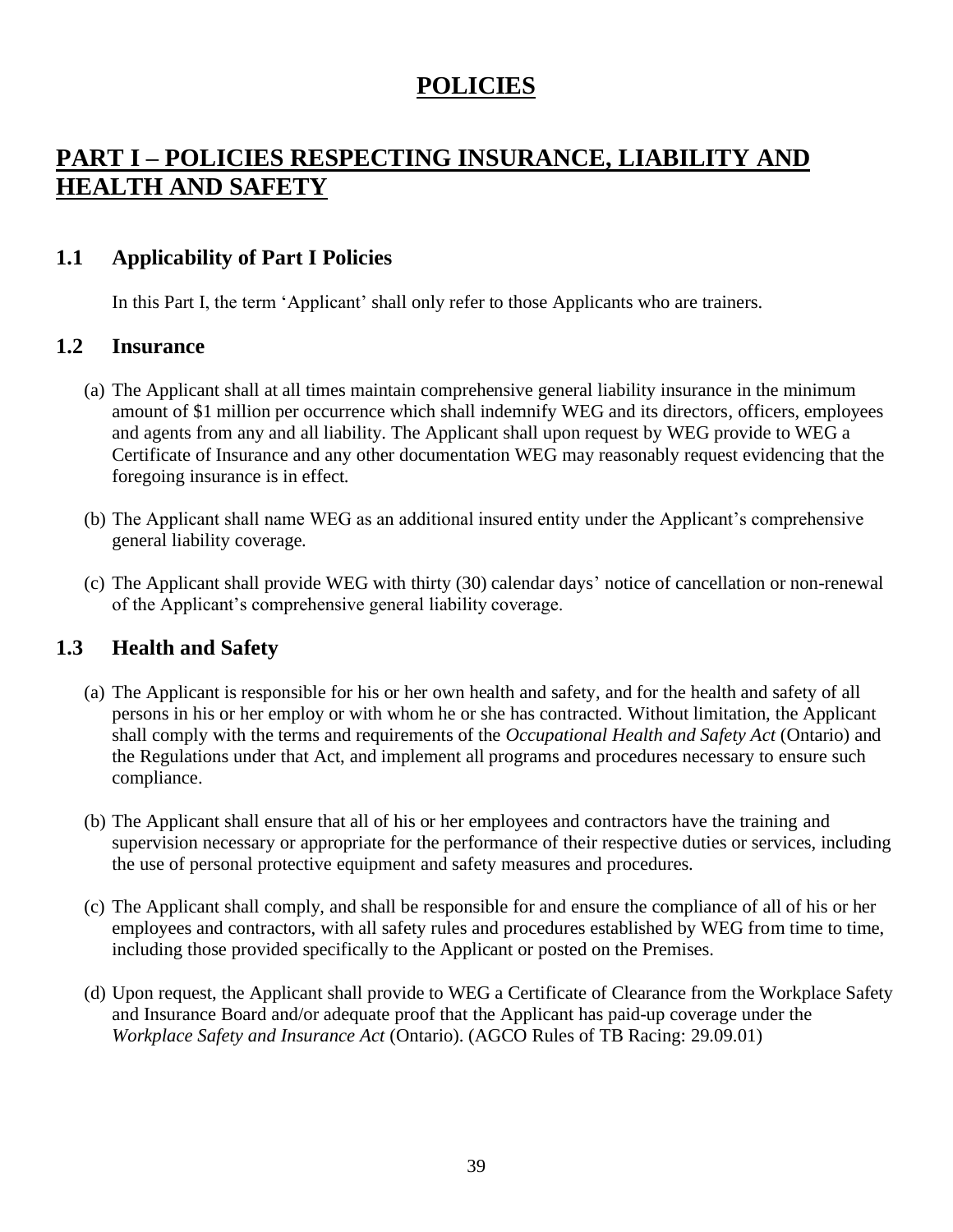# **PART II - SURVEILLANCE PROGRAM**

# **2.1 SURVEILLANCE**

- (a) WEG in its sole and absolute discretion may require horses to be placed in a pre-Race surveillance program. In the event that a Race is selected for surveillance, all entered horses must be on the Premises at a time designated in the Condition Book.
- (b) The period of time the horse is kept under surveillance is at the sole and absolute discretion of WEG and may vary from time to time.
- (c) Once a trainer is notified that a horse has been selected for surveillance, he/she will cooperate with WEG security in documenting particulars of the affected horse, including name, tattoo, program number, barn and stall designation.
- (d) Access to horses in the surveillance program will be restricted to pre-approved individuals and this access will be monitored and documented by WEG security. The trainer of the affected horse is responsible for designation of those individuals who will be allowed access to the horse for feeding and Race preparation purposes. The trainer and his/her veterinarian will ensure that any pre-Race treatments and/or medications administered to the affected horse, within the *Rules of Racing* and the *CPMA Regulations*, are documented as required under AGCO Rule TB 27.13 and 27.14.
- (e) Responsibility for each horse in the pre-Race surveillance program will remain solely with the horse's trainer. In no event will WEG assume responsibility or liability for such horse.